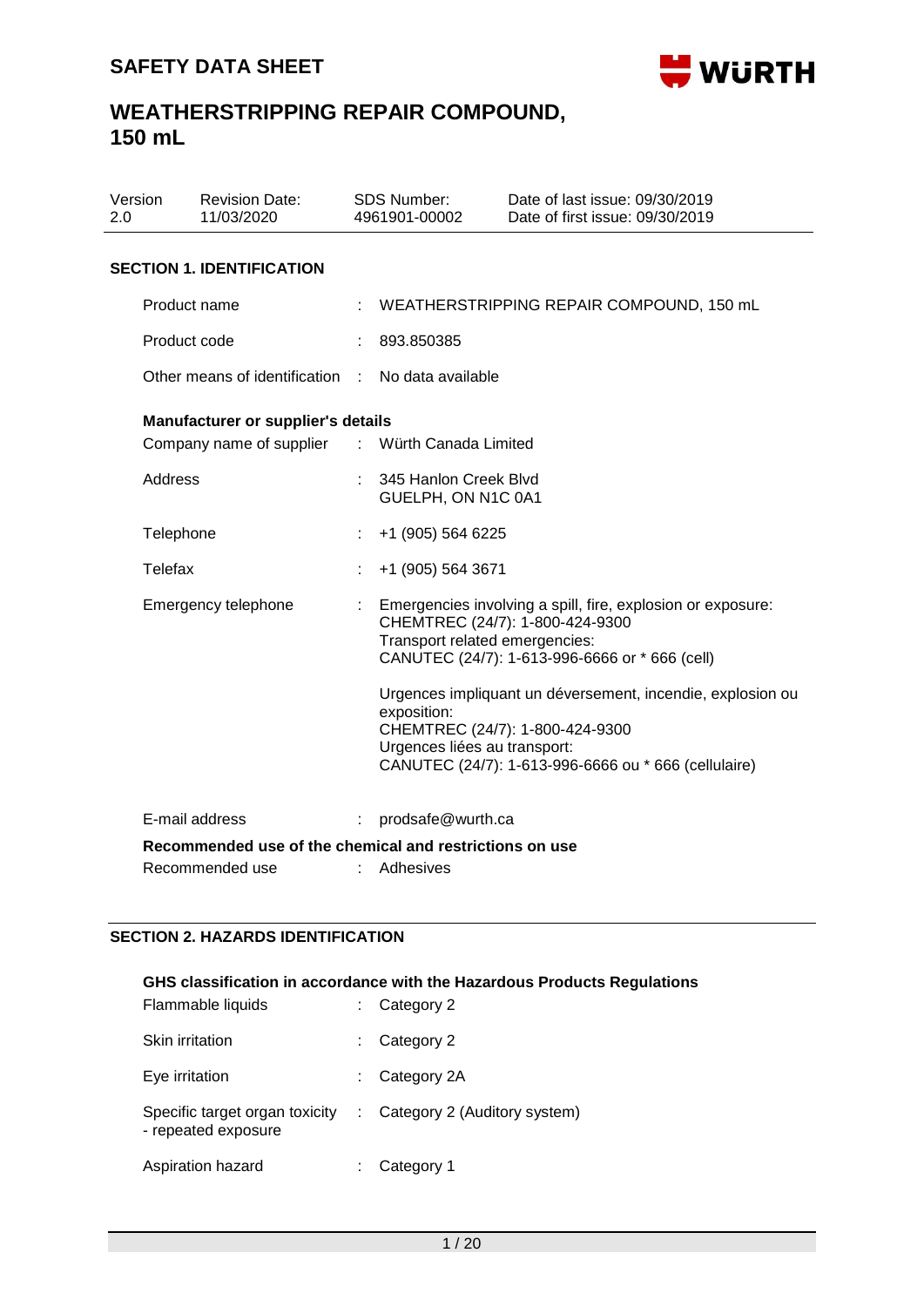

| <b>Revision Date:</b><br>11/03/2020 | <b>SDS Number:</b><br>4961901-00002                                                                                          | Date of last issue: 09/30/2019<br>Date of first issue: 09/30/2019                                                                                                                                                                                                                                                                                                                                                                                                                                                                                                                                                                                                                                                          |
|-------------------------------------|------------------------------------------------------------------------------------------------------------------------------|----------------------------------------------------------------------------------------------------------------------------------------------------------------------------------------------------------------------------------------------------------------------------------------------------------------------------------------------------------------------------------------------------------------------------------------------------------------------------------------------------------------------------------------------------------------------------------------------------------------------------------------------------------------------------------------------------------------------------|
|                                     |                                                                                                                              |                                                                                                                                                                                                                                                                                                                                                                                                                                                                                                                                                                                                                                                                                                                            |
|                                     | Danger                                                                                                                       |                                                                                                                                                                                                                                                                                                                                                                                                                                                                                                                                                                                                                                                                                                                            |
|                                     |                                                                                                                              | H225 Highly flammable liquid and vapor.<br>H304 May be fatal if swallowed and enters airways.<br>H319 Causes serious eye irritation.<br>H373 May cause damage to organs (Auditory system) through<br>prolonged or repeated exposure.                                                                                                                                                                                                                                                                                                                                                                                                                                                                                       |
|                                     | <b>Prevention:</b>                                                                                                           | P210 Keep away from heat, hot surfaces, sparks, open flames<br>and other ignition sources. No smoking.<br>P260 Do not breathe mist or vapors.<br>P264 Wash skin thoroughly after handling.<br>P280 Wear protective gloves, protective clothing, eye protection                                                                                                                                                                                                                                                                                                                                                                                                                                                             |
|                                     | <b>Response:</b><br>CENTER.<br>reuse.                                                                                        | P301 + P310 IF SWALLOWED: Immediately call a POISON<br>P303 + P361 + P353 IF ON SKIN (or hair): Take off immediately<br>all contaminated clothing. Rinse skin with water.<br>P305 + P351 + P338 IF IN EYES: Rinse cautiously with water<br>for several minutes. Remove contact lenses, if present and easy<br>P314 Get medical attention if you feel unwell.<br>P331 Do NOT induce vomiting.<br>P332 + P313 If skin irritation occurs: Get medical attention.<br>P337 + P313 If eye irritation persists: Get medical attention.<br>P362 + P364 Take off contaminated clothing and wash it before<br>P370 + P378 In case of fire: Use water spray, alcohol-resistant<br>foam, dry chemical or carbon dioxide to extinguish. |
|                                     | Storage:                                                                                                                     |                                                                                                                                                                                                                                                                                                                                                                                                                                                                                                                                                                                                                                                                                                                            |
|                                     |                                                                                                                              |                                                                                                                                                                                                                                                                                                                                                                                                                                                                                                                                                                                                                                                                                                                            |
|                                     | disposal plant.                                                                                                              | P501 Dispose of contents and container to an approved waste                                                                                                                                                                                                                                                                                                                                                                                                                                                                                                                                                                                                                                                                |
|                                     | <b>GHS label elements</b><br>Hazard pictograms<br>Signal Word<br><b>Hazard Statements</b><br><b>Precautionary Statements</b> | H315 Causes skin irritation.<br>and face protection.<br>to do. Continue rinsing.<br>P405 Store locked up.<br>Disposal:                                                                                                                                                                                                                                                                                                                                                                                                                                                                                                                                                                                                     |

Vapors may form explosive mixture with air.

### **SECTION 3. COMPOSITION/INFORMATION ON INGREDIENTS**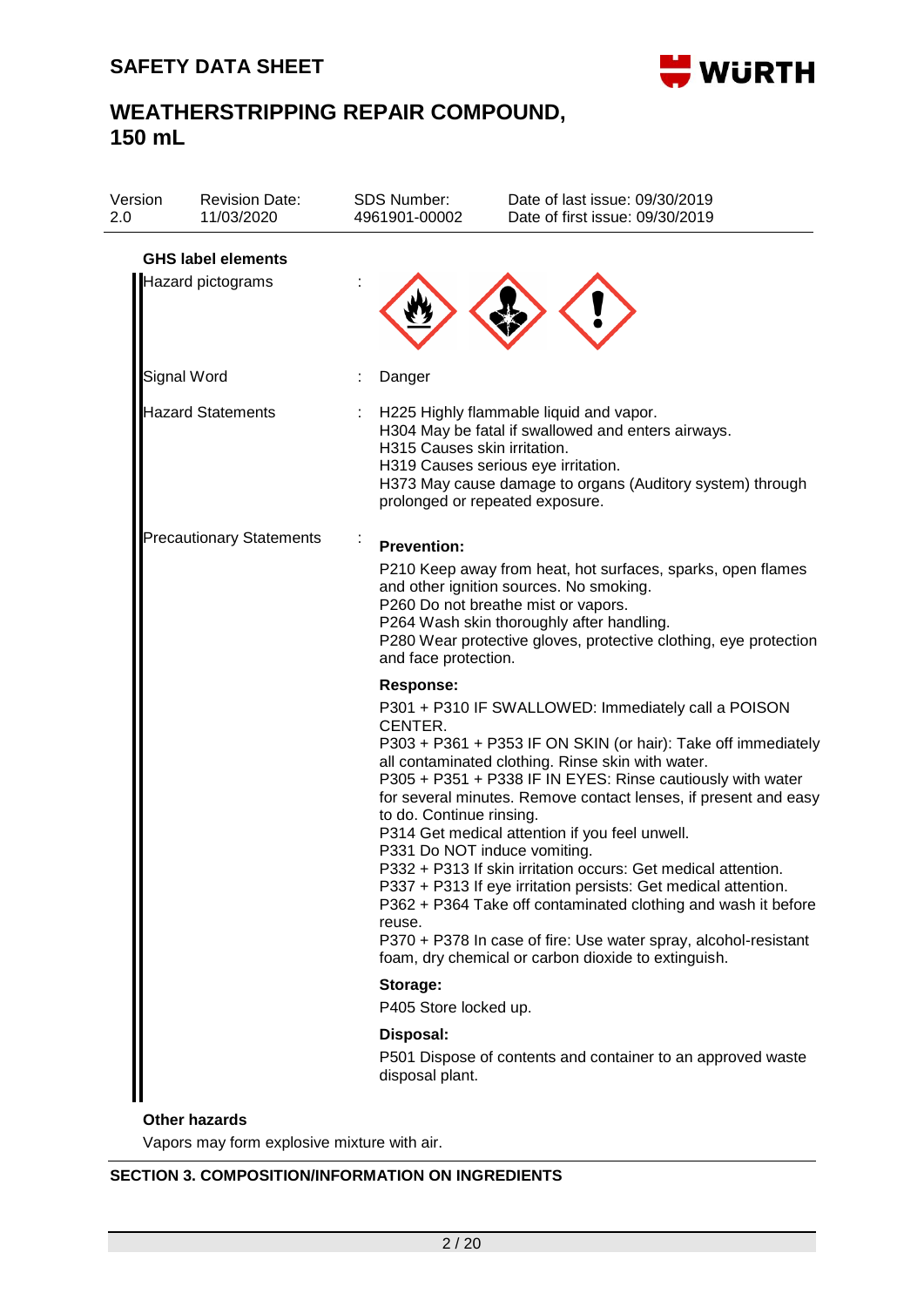

| Version | <b>Revision Date:</b> | SDS Number:   | Date of last issue: 09/30/2019  |  |
|---------|-----------------------|---------------|---------------------------------|--|
| 2.0     | 11/03/2020            | 4961901-00002 | Date of first issue: 09/30/2019 |  |
|         |                       |               |                                 |  |

Substance / Mixture : Mixture

**SECTION 4. FIRST AID MEASURES**

### **Components**

| Chemical name    | ICAS-No.  | Concentration (% w/w) |
|------------------|-----------|-----------------------|
| <b>Limestone</b> | 1317-65-3 | $>= 10 - < 30$ *      |
| Xylene           | 1330-20-7 | $>= 10 - < 30$ *      |
| Carbon black     | 1333-86-4 | $>= 1 - 5$            |

\* Actual concentration or concentration range is withheld as a trade secret

| General advice                                                    | In the case of accident or if you feel unwell, seek medical ad-<br>vice immediately.<br>When symptoms persist or in all cases of doubt seek medical<br>advice.                                                                                 |
|-------------------------------------------------------------------|------------------------------------------------------------------------------------------------------------------------------------------------------------------------------------------------------------------------------------------------|
| If inhaled                                                        | If inhaled, remove to fresh air.<br>Get medical attention if symptoms occur.                                                                                                                                                                   |
| In case of skin contact                                           | In case of contact, immediately flush skin with plenty of water<br>for at least 15 minutes while removing contaminated clothing<br>and shoes.<br>Get medical attention.<br>Wash clothing before reuse.<br>Thoroughly clean shoes before reuse. |
| In case of eye contact                                            | In case of contact, immediately flush eyes with plenty of water<br>for at least 15 minutes.<br>If easy to do, remove contact lens, if worn.<br>Get medical attention.                                                                          |
| If swallowed                                                      | If swallowed, DO NOT induce vomiting.<br>If vomiting occurs have person lean forward.<br>Call a physician or poison control center immediately.<br>Never give anything by mouth to an unconscious person.                                      |
| Most important symptoms<br>and effects, both acute and<br>delayed | May be fatal if swallowed and enters airways.<br>Causes skin irritation.<br>Causes serious eye irritation.<br>May cause damage to organs through prolonged or repeated<br>exposure.                                                            |
| Protection of first-aiders                                        | First Aid responders should pay attention to self-protection,<br>and use the recommended personal protective equipment<br>when the potential for exposure exists (see section 8).                                                              |
| Notes to physician                                                | Treat symptomatically and supportively.                                                                                                                                                                                                        |
|                                                                   |                                                                                                                                                                                                                                                |

### **SECTION 5. FIRE-FIGHTING MEASURES**

Suitable extinguishing media : Water spray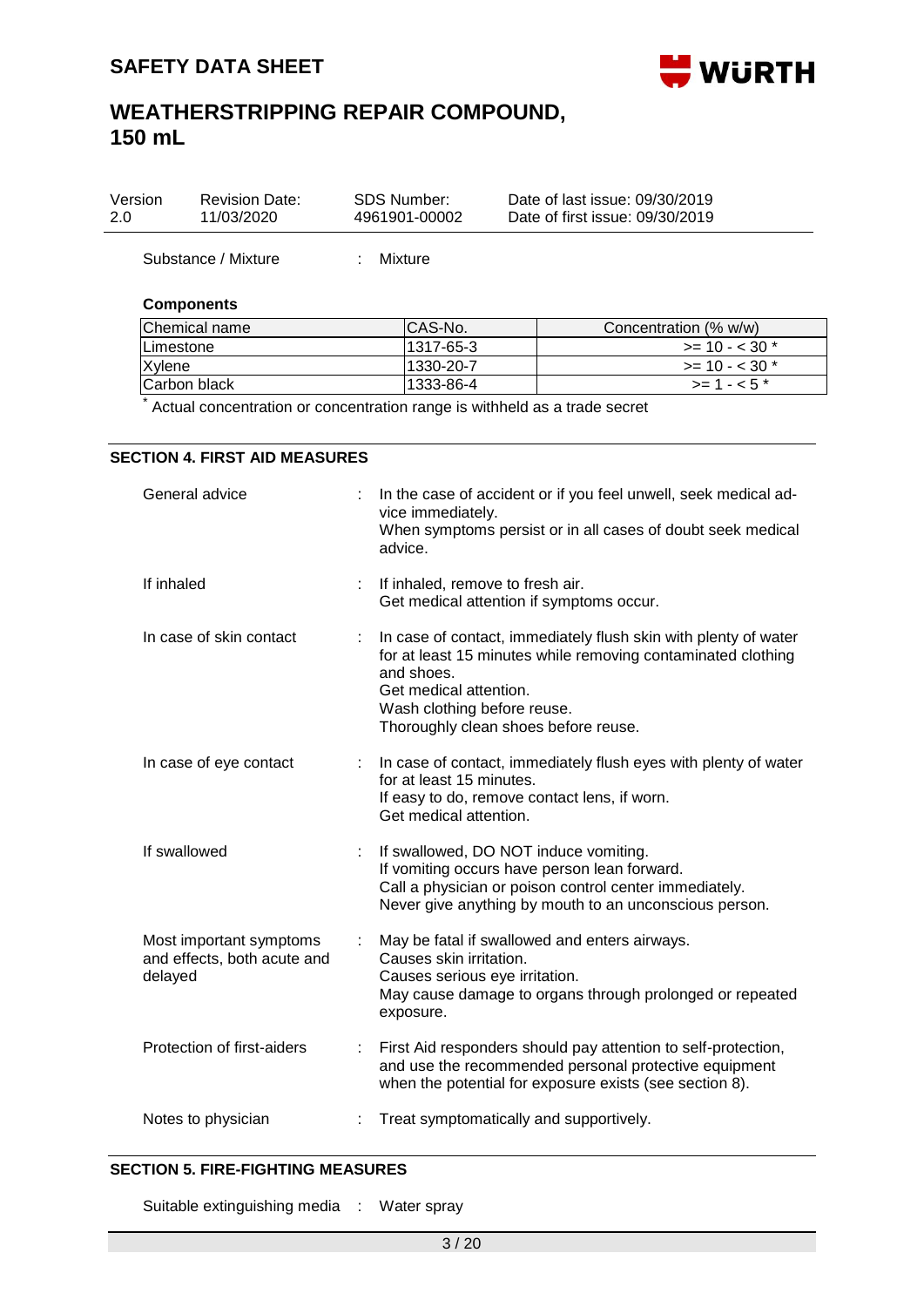

| Version<br>2.0 |                                          | <b>Revision Date:</b><br>11/03/2020 |                | <b>SDS Number:</b><br>4961901-00002                            | Date of last issue: 09/30/2019<br>Date of first issue: 09/30/2019                                                                                                                                                              |
|----------------|------------------------------------------|-------------------------------------|----------------|----------------------------------------------------------------|--------------------------------------------------------------------------------------------------------------------------------------------------------------------------------------------------------------------------------|
|                |                                          |                                     |                | Alcohol-resistant foam<br>Carbon dioxide (CO2)<br>Dry chemical |                                                                                                                                                                                                                                |
|                | media                                    | Unsuitable extinguishing            | ÷.             | High volume water jet                                          |                                                                                                                                                                                                                                |
|                | Specific hazards during fire<br>fighting |                                     | ÷              | fire.                                                          | Do not use a solid water stream as it may scatter and spread<br>Flash back possible over considerable distance.<br>Vapors may form explosive mixtures with air.<br>Exposure to combustion products may be a hazard to health.  |
|                | ucts                                     | Hazardous combustion prod-          | $\mathbb{R}^n$ | Carbon oxides<br>Metal oxides                                  |                                                                                                                                                                                                                                |
|                | ods                                      | Specific extinguishing meth-        | ÷              | SO.<br>Evacuate area.                                          | Use extinguishing measures that are appropriate to local cir-<br>cumstances and the surrounding environment.<br>Use water spray to cool unopened containers.<br>Remove undamaged containers from fire area if it is safe to do |
|                | for fire-fighters                        | Special protective equipment :      |                | Use personal protective equipment.                             | In the event of fire, wear self-contained breathing apparatus.                                                                                                                                                                 |

#### **SECTION 6. ACCIDENTAL RELEASE MEASURES**

| Personal precautions, protec- :<br>tive equipment and emer-<br>gency procedures | Remove all sources of ignition.<br>Ventilate the area.<br>Use personal protective equipment.<br>Follow safe handling advice (see section 7) and personal pro-<br>tective equipment recommendations (see section 8).                                                                                                                                                                                                                                                                                                                                                |
|---------------------------------------------------------------------------------|--------------------------------------------------------------------------------------------------------------------------------------------------------------------------------------------------------------------------------------------------------------------------------------------------------------------------------------------------------------------------------------------------------------------------------------------------------------------------------------------------------------------------------------------------------------------|
| Environmental precautions                                                       | Avoid release to the environment.<br>Prevent further leakage or spillage if safe to do so.<br>Prevent spreading over a wide area (e.g., by containment or<br>oil barriers).<br>Retain and dispose of contaminated wash water.<br>Local authorities should be advised if significant spillages<br>cannot be contained.                                                                                                                                                                                                                                              |
| Methods and materials for<br>containment and cleaning up                        | Non-sparking tools should be used.<br>Soak up with inert absorbent material.<br>Suppress (knock down) gases/vapors/mists with a water spray<br>jet.<br>For large spills, provide diking or other appropriate contain-<br>ment to keep material from spreading. If diked material can be<br>pumped, store recovered material in appropriate container.<br>Clean up remaining materials from spill with suitable absor-<br>bent.<br>Local or national regulations may apply to releases and dispo-<br>sal of this material, as well as those materials and items em- |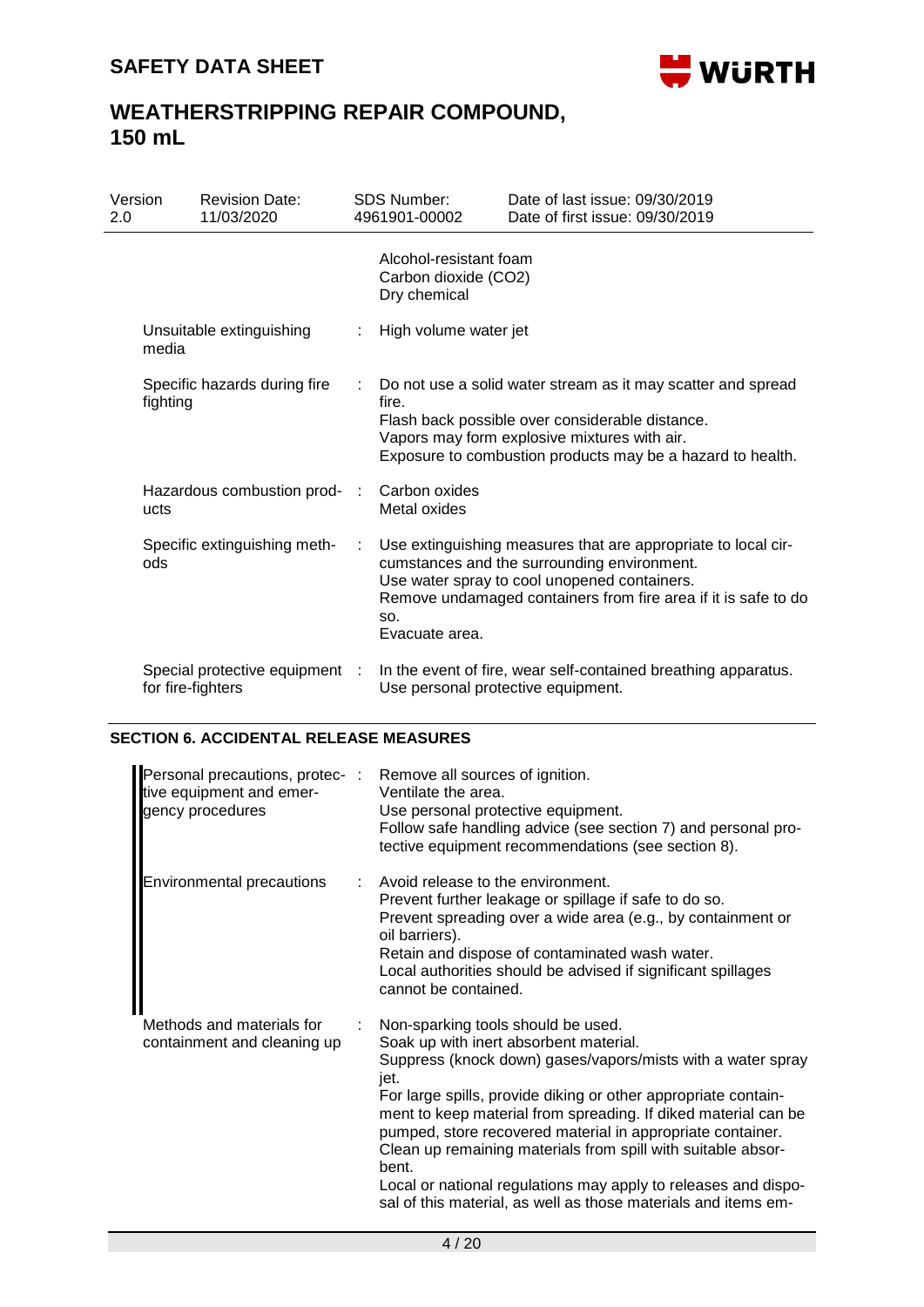

| Version<br>2.0 | <b>Revision Date:</b><br>11/03/2020    | SDS Number:<br>4961901-00002                                                                                                                                              | Date of last issue: 09/30/2019<br>Date of first issue: 09/30/2019                                                                                                                                                                                                                                                                                                                                                                           |
|----------------|----------------------------------------|---------------------------------------------------------------------------------------------------------------------------------------------------------------------------|---------------------------------------------------------------------------------------------------------------------------------------------------------------------------------------------------------------------------------------------------------------------------------------------------------------------------------------------------------------------------------------------------------------------------------------------|
|                |                                        | which regulations are applicable.                                                                                                                                         | ployed in the cleanup of releases. You will need to determine<br>Sections 13 and 15 of this SDS provide information regarding<br>certain local or national requirements.                                                                                                                                                                                                                                                                    |
|                | <b>SECTION 7. HANDLING AND STORAGE</b> |                                                                                                                                                                           |                                                                                                                                                                                                                                                                                                                                                                                                                                             |
|                | <b>Technical measures</b>              |                                                                                                                                                                           | See Engineering measures under EXPOSURE<br>CONTROLS/PERSONAL PROTECTION section.                                                                                                                                                                                                                                                                                                                                                            |
|                | Local/Total ventilation                | ventilation.<br>ment.                                                                                                                                                     | If sufficient ventilation is unavailable, use with local exhaust<br>Use explosion-proof electrical, ventilating and lighting equip-                                                                                                                                                                                                                                                                                                         |
|                | Advice on safe handling                | Do not get on skin or clothing.<br>Do not breathe mist or vapors.<br>Do not swallow.<br>Do not get in eyes.<br>sessment<br>Keep container tightly closed.<br>environment. | Wash skin thoroughly after handling.<br>Handle in accordance with good industrial hygiene and safety<br>practice, based on the results of the workplace exposure as-<br>Non-sparking tools should be used.<br>Keep away from heat, hot surfaces, sparks, open flames and<br>other ignition sources. No smoking.<br>Take precautionary measures against static discharges.<br>Take care to prevent spills, waste and minimize release to the |
|                | Conditions for safe storage            | Store locked up.<br>Keep tightly closed.                                                                                                                                  | Keep in properly labeled containers.<br>Keep in a cool, well-ventilated place.<br>Store in accordance with the particular national regulations.<br>Keep away from heat and sources of ignition.                                                                                                                                                                                                                                             |
|                | Materials to avoid                     | Strong oxidizing agents<br>Organic peroxides<br>Flammable solids<br>Pyrophoric liquids<br>Pyrophoric solids<br>flammable gases<br>Explosives<br>Gases                     | Do not store with the following product types:<br>Self-heating substances and mixtures<br>Substances and mixtures which in contact with water emit                                                                                                                                                                                                                                                                                          |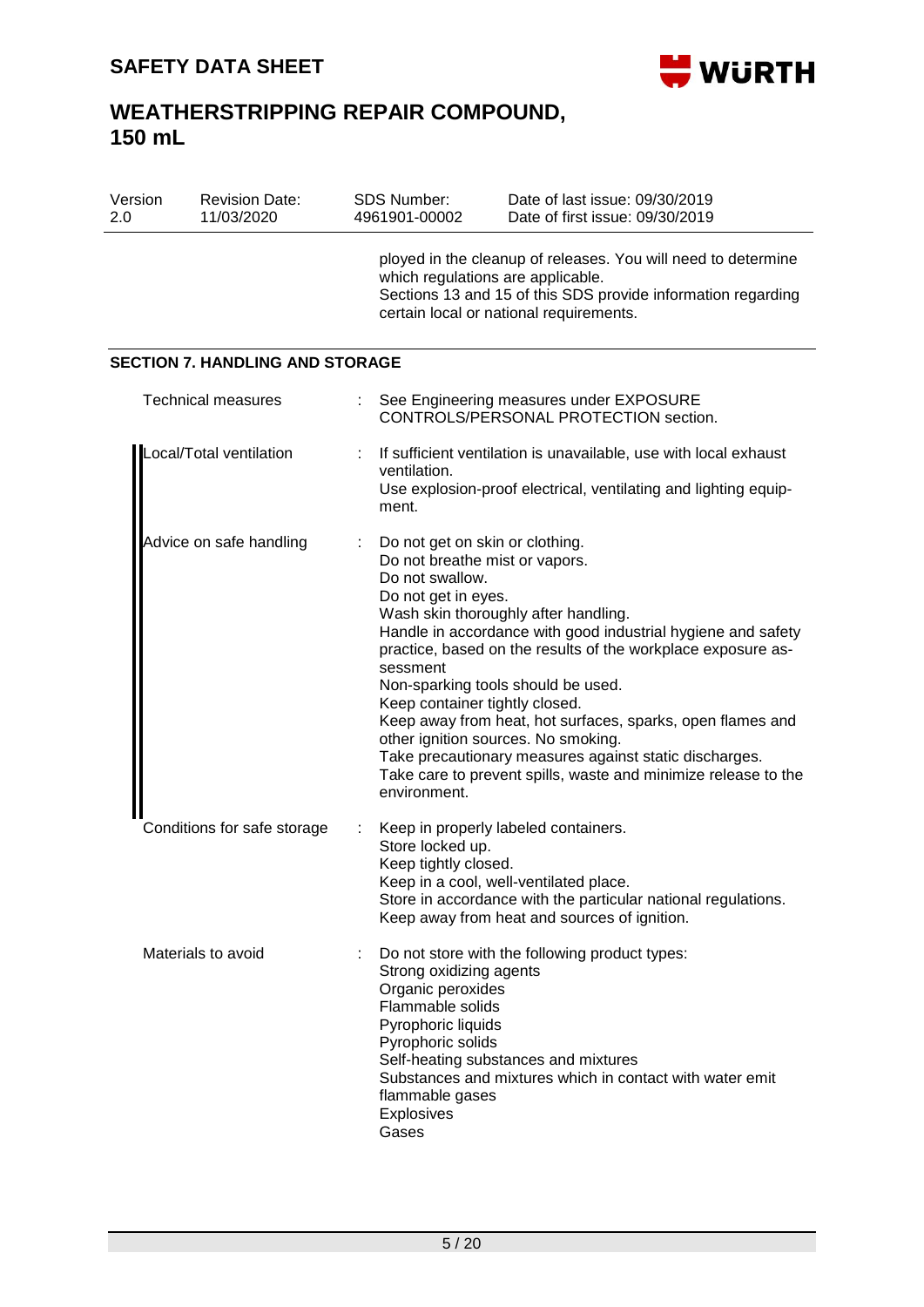

| Version | <b>Revision Date:</b> | SDS Number:   | Date of last issue: 09/30/2019  |
|---------|-----------------------|---------------|---------------------------------|
| 2.0     | 11/03/2020            | 4961901-00002 | Date of first issue: 09/30/2019 |

### **SECTION 8. EXPOSURE CONTROLS/PERSONAL PROTECTION**

#### **Ingredients with workplace control parameters**

| Components   | CAS-No.   | Value type<br>(Form of<br>exposure)          | Control parame-<br>ters / Permissible<br>concentration | <b>Basis</b> |
|--------------|-----------|----------------------------------------------|--------------------------------------------------------|--------------|
| Limestone    | 1317-65-3 | <b>TWA</b>                                   | $10$ mg/m <sup>3</sup>                                 | CA AB OEL    |
|              |           | TWAEV (to-<br>tal dust)                      | $10 \text{ mg/m}^3$                                    | CA QC OEL    |
|              |           | <b>TWA (Total</b><br>dust)                   | $10 \text{ mg/m}^3$                                    | CA BC OEL    |
|              |           | TWA (respir-<br>able dust<br>fraction)       | $3$ mg/m <sup>3</sup>                                  | CA BC OEL    |
|              |           | <b>STEL</b>                                  | $20 \text{ mg/m}^3$                                    | CA BC OEL    |
| Xylene       | 1330-20-7 | <b>STEL</b>                                  | 150 ppm<br>651 mg/m <sup>3</sup>                       | CA AB OEL    |
|              |           | <b>TWA</b>                                   | 100 ppm<br>434 mg/m <sup>3</sup>                       | CA AB OEL    |
|              |           | <b>TWAEV</b>                                 | 100 ppm<br>434 mg/m <sup>3</sup>                       | CA QC OEL    |
|              |           | <b>STEV</b>                                  | 150 ppm<br>651 mg/m <sup>3</sup>                       | CA QC OEL    |
|              |           | <b>TWA</b>                                   | $100$ ppm                                              | CA BC OEL    |
|              |           | <b>STEL</b>                                  | 150 ppm                                                | CA BC OEL    |
|              |           | <b>TWA</b>                                   | 100 ppm                                                | <b>ACGIH</b> |
|              |           | <b>STEL</b>                                  | 150 ppm                                                | <b>ACGIH</b> |
| Carbon black | 1333-86-4 | <b>TWA</b>                                   | $3.5$ mg/m <sup>3</sup>                                | CA AB OEL    |
|              |           | TWA (Inhal-<br>able)                         | $3$ mg/m <sup>3</sup>                                  | CA BC OEL    |
|              |           | <b>TWAEV</b>                                 | $3.5 \text{ mg/m}^3$                                   | CA QC OEL    |
|              |           | TWA (Inha-<br>lable particu-<br>late matter) | $3$ mg/m $3$                                           | <b>ACGIH</b> |

### **Biological occupational exposure limits**

| Components                  | CAS-No.                   | Control<br>parameters                                                                                                   | Biological<br>specimen | Sam-<br>pling<br>time                                                      | Permissible<br>concentra-<br>tion                                | <b>Basis</b>        |
|-----------------------------|---------------------------|-------------------------------------------------------------------------------------------------------------------------|------------------------|----------------------------------------------------------------------------|------------------------------------------------------------------|---------------------|
| Xylene                      | 1330-20-7                 | Methyl-<br>hippuric<br>acids                                                                                            | Urine                  | End of<br>shift (As<br>soon as<br>possible<br>after<br>exposure<br>ceases) | 1.5 $g/g$ cre-<br>atinine                                        | <b>ACGIH</b><br>BEI |
| <b>Engineering measures</b> | $\mathbb{Z}^{\mathbb{Z}}$ | Minimize workplace exposure concentrations.<br>ventilation.<br>Use explosion-proof electrical, ventilating and lighting |                        |                                                                            | If sufficient ventilation is unavailable, use with local exhaust |                     |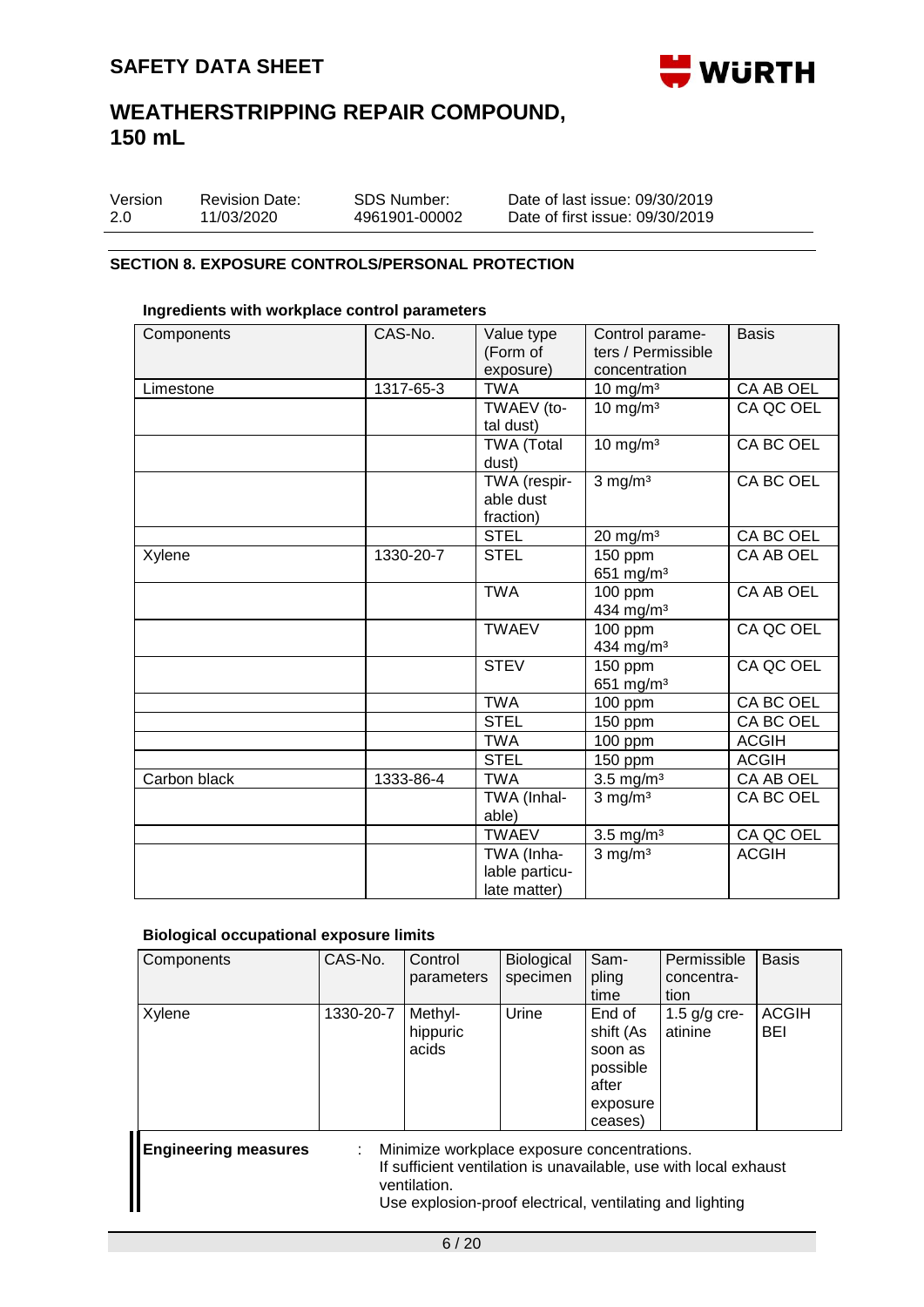

## **WEATHERSTRIPPING REPAIR COMPOUND, 150 mL**

| Version<br>2.0 | <b>Revision Date:</b><br>11/03/2020                                  |                           | SDS Number:<br>4961901-00002                           | Date of last issue: 09/30/2019<br>Date of first issue: 09/30/2019                                                                                                                                                                                                                                                                                                                                                                                                                                                                                                   |
|----------------|----------------------------------------------------------------------|---------------------------|--------------------------------------------------------|---------------------------------------------------------------------------------------------------------------------------------------------------------------------------------------------------------------------------------------------------------------------------------------------------------------------------------------------------------------------------------------------------------------------------------------------------------------------------------------------------------------------------------------------------------------------|
|                |                                                                      |                           | equipment.                                             | Dust formation may be relevant in the processing of this pro-<br>duct. In addition to substance-specific OELs, general limitati-<br>ons of concentrations of particulates in the air at workplaces<br>have to be considered in workplace risk assessment. Rele-<br>vant limits include: OSHA PEL for Particulates Not Otherwise<br>Regulated of 15 mg/m3 - total dust, 5 mg/m3 - respirable<br>fraction; and ACGIH TWA for Particles (insoluble or poorly<br>soluble) Not Otherwise Specified of 3 mg/m3 - respirable<br>particles, 10 mg/m3 - inhalable particles. |
|                | Personal protective equipment                                        |                           |                                                        |                                                                                                                                                                                                                                                                                                                                                                                                                                                                                                                                                                     |
|                | Respiratory protection                                               | $\mathbb{Z}^{\mathbb{Z}}$ |                                                        | If adequate local exhaust ventilation is not available or expo-<br>sure assessment demonstrates exposures outside the re-<br>commended guidelines, use respiratory protection.                                                                                                                                                                                                                                                                                                                                                                                      |
|                | Filter type                                                          |                           |                                                        | Combined particulates and organic vapor type                                                                                                                                                                                                                                                                                                                                                                                                                                                                                                                        |
|                | Hand protection<br>Material<br>Break through time<br>Glove thickness |                           | Nitrile rubber<br>$10 \text{ min}$<br>$0.11 - 0.22$ mm |                                                                                                                                                                                                                                                                                                                                                                                                                                                                                                                                                                     |
|                | Remarks                                                              |                           | workday.                                               | Choose gloves to protect hands against chemicals depending<br>on the concentration specific to place of work. For special<br>applications, we recommend clarifying the resistance to che-<br>micals of the aforementioned protective gloves with the glove<br>manufacturer. Wash hands before breaks and at the end of                                                                                                                                                                                                                                              |
|                | Eye protection                                                       |                           | Safety goggles                                         | Wear the following personal protective equipment:                                                                                                                                                                                                                                                                                                                                                                                                                                                                                                                   |
|                | Skin and body protection                                             |                           | potential.<br>protective clothing.                     | Select appropriate protective clothing based on chemical<br>resistance data and an assessment of the local exposure<br>Wear the following personal protective equipment:<br>If assessment demonstrates that there is a risk of explosive<br>atmospheres or flash fires, use flame retardant antistatic<br>Skin contact must be avoided by using impervious protective<br>clothing (gloves, aprons, boots, etc).                                                                                                                                                     |
|                | Hygiene measures                                                     |                           | king place.                                            | If exposure to chemical is likely during typical use, provide<br>eye flushing systems and safety showers close to the wor-<br>When using do not eat, drink or smoke.<br>Wash contaminated clothing before re-use.                                                                                                                                                                                                                                                                                                                                                   |

#### **SECTION 9. PHYSICAL AND CHEMICAL PROPERTIES**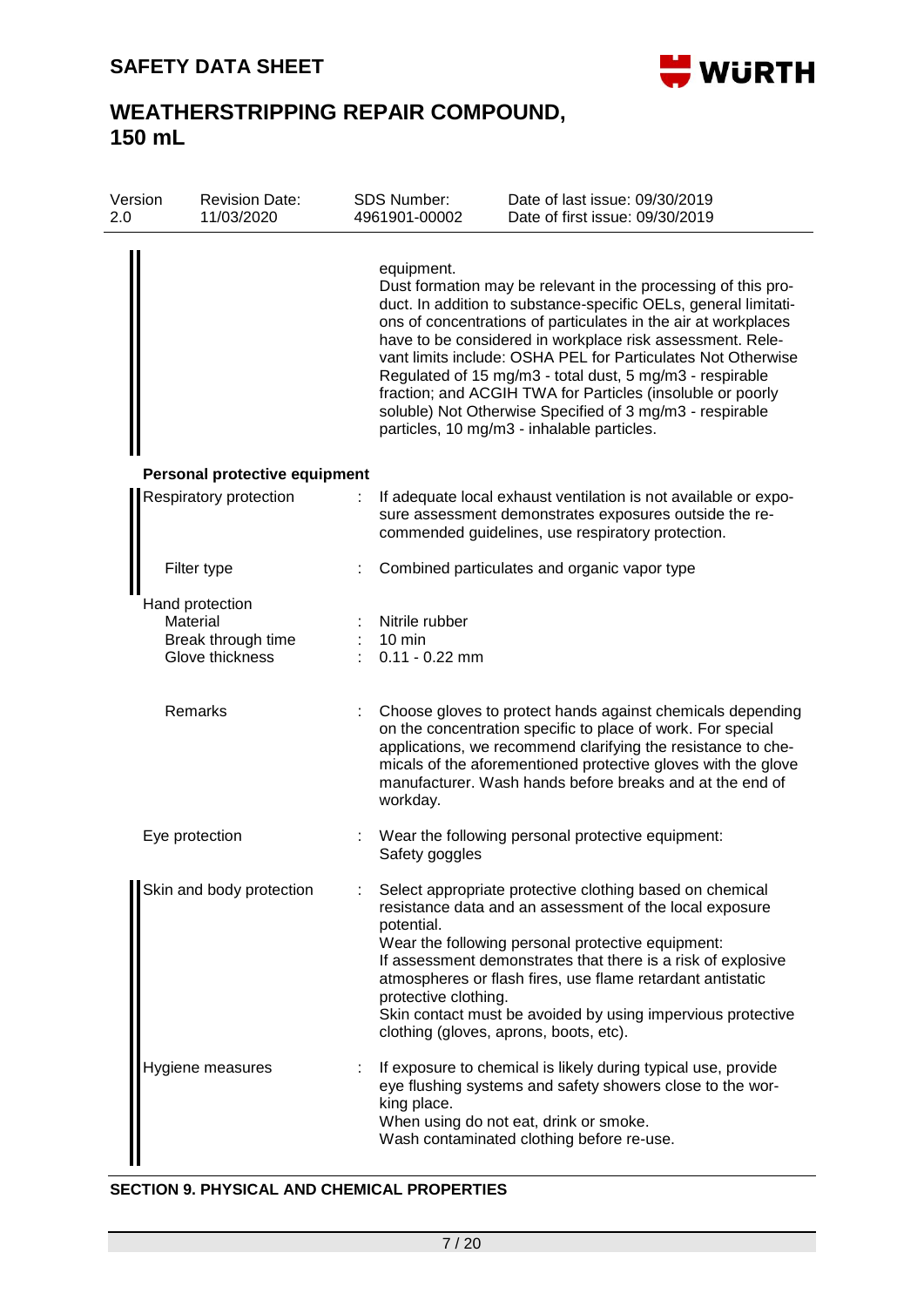

| Version<br>2.0 |                 | <b>Revision Date:</b><br>11/03/2020                            |                             | <b>SDS Number:</b><br>4961901-00002 | Date of last issue: 09/30/2019<br>Date of first issue: 09/30/2019 |
|----------------|-----------------|----------------------------------------------------------------|-----------------------------|-------------------------------------|-------------------------------------------------------------------|
|                | Appearance      |                                                                | ÷                           | liquid                              |                                                                   |
|                | Color           |                                                                |                             | black                               |                                                                   |
|                | Odor            |                                                                |                             | solvent                             |                                                                   |
|                |                 | Odor Threshold                                                 |                             | No data available                   |                                                                   |
|                | pH              |                                                                |                             | No data available                   |                                                                   |
|                |                 | Melting point/freezing point                                   | ÷                           | -95 °C                              |                                                                   |
|                | range           | Initial boiling point and boiling                              | $\mathcal{L}$               | 110 °C                              |                                                                   |
|                | Flash point     |                                                                |                             | 4.4 °C                              |                                                                   |
|                |                 |                                                                |                             | Method: closed cup                  |                                                                   |
|                |                 | Evaporation rate                                               |                             | 1.5                                 |                                                                   |
|                |                 | Flammability (solid, gas)                                      | ÷.                          | Not applicable                      |                                                                   |
|                |                 | Flammability (liquids)                                         | ÷.                          | Ignitable (see flash point)         |                                                                   |
|                |                 | Upper explosion limit / Upper<br>flammability limit            | $\mathbb{C}^{\times}$       | $7\%$ (V)                           |                                                                   |
|                |                 | Lower explosion limit / Lower : 1.2 %(V)<br>flammability limit |                             |                                     |                                                                   |
|                |                 | Vapor pressure                                                 | $\sim 10^{-1}$ GeV          | 31.9974 hPa (20 °C)                 |                                                                   |
|                |                 | Relative vapor density                                         | ÷.                          | >1                                  |                                                                   |
|                |                 | Relative density                                               | ÷                           | No data available                   |                                                                   |
|                | Density         |                                                                |                             | 0.14 g/cm <sup>3</sup> (20 $°C$ )   |                                                                   |
|                | Solubility(ies) | Water solubility                                               |                             | insoluble                           |                                                                   |
|                | octanol/water   | Partition coefficient: n-                                      | ÷.                          | Not applicable                      |                                                                   |
|                |                 | Autoignition temperature                                       | $\mathcal{L}^{\mathcal{L}}$ | > 500 °C                            |                                                                   |
|                |                 | Decomposition temperature                                      | $\mathcal{L}^{\mathcal{L}}$ | No data available                   |                                                                   |
|                | Viscosity       |                                                                |                             |                                     |                                                                   |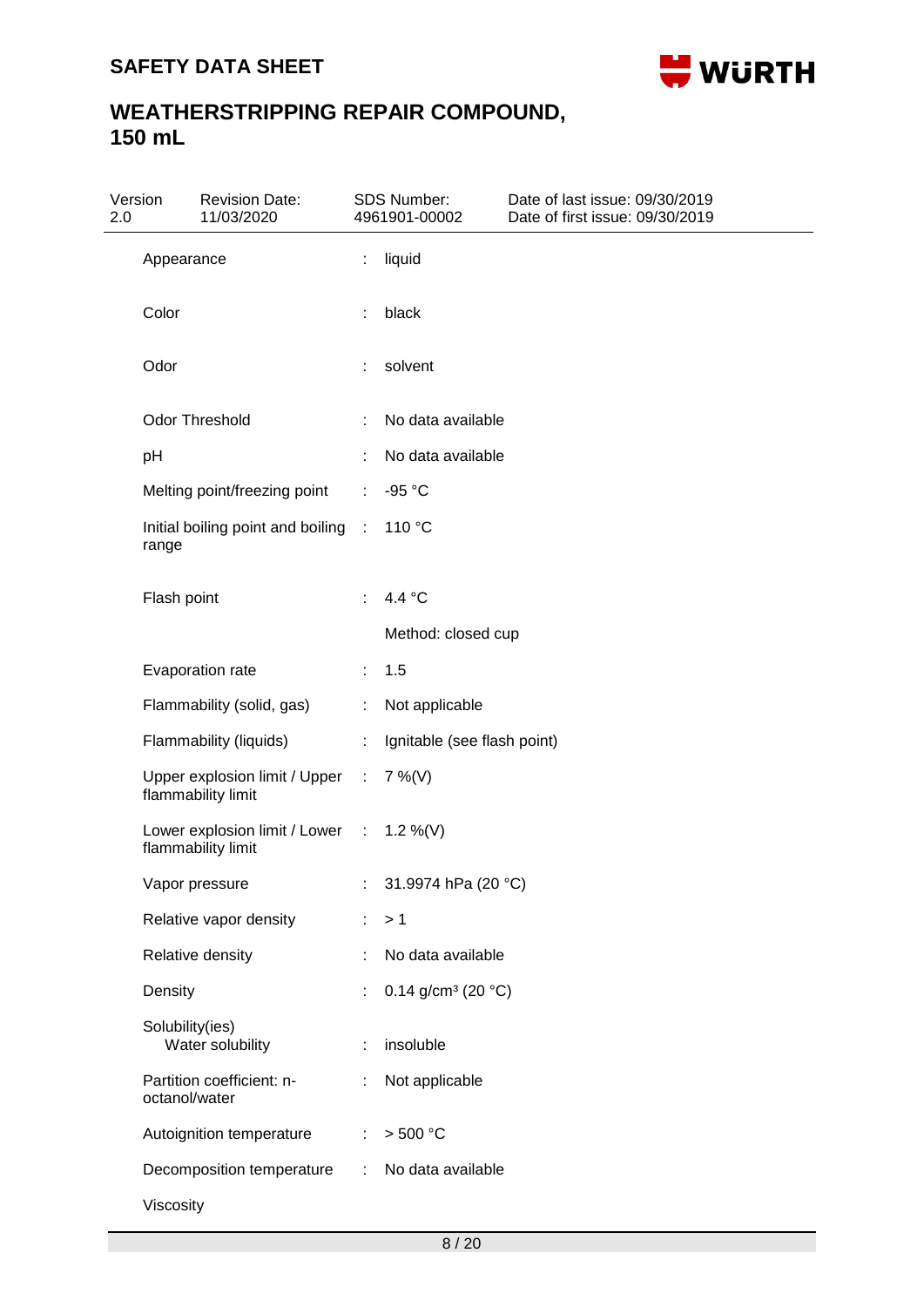

| Version<br>2.0 | <b>Revision Date:</b><br>11/03/2020          | SDS Number:<br>4961901-00002       | Date of last issue: 09/30/2019<br>Date of first issue: 09/30/2019 |
|----------------|----------------------------------------------|------------------------------------|-------------------------------------------------------------------|
|                | Viscosity, kinematic<br>Explosive properties | No data available<br>Not explosive |                                                                   |
|                | Oxidizing properties<br>Particle size        | Not applicable                     | The substance or mixture is not classified as oxidizing.          |

### **SECTION 10. STABILITY AND REACTIVITY**

| Reactivity                              | ÷  | Not classified as a reactivity hazard.                                                                                       |
|-----------------------------------------|----|------------------------------------------------------------------------------------------------------------------------------|
| Chemical stability                      | t. | Stable under normal conditions.                                                                                              |
| Possibility of hazardous reac-<br>tions | ÷  | Highly flammable liquid and vapor.<br>Vapors may form explosive mixture with air.<br>Can react with strong oxidizing agents. |
| Conditions to avoid                     |    | Heat, flames and sparks.                                                                                                     |
| Incompatible materials                  |    | Oxidizing agents                                                                                                             |
| Hazardous decomposition<br>products     | ÷  | No hazardous decomposition products are known.                                                                               |

### **SECTION 11. TOXICOLOGICAL INFORMATION**

### **Information on likely routes of exposure**

Inhalation Skin contact Ingestion Eye contact

### **Acute toxicity**

**Product:**

Not classified based on available information.

| Acute oral toxicity       | Acute toxicity estimate: $> 5,000$ mg/kg<br>Method: Calculation method                                             |
|---------------------------|--------------------------------------------------------------------------------------------------------------------|
| Acute inhalation toxicity | Acute toxicity estimate: $> 40$ mg/l<br>Exposure time: 4 h<br>Test atmosphere: vapor<br>Method: Calculation method |
| Acute dermal toxicity     | Acute toxicity estimate: $> 5,000$ mg/kg<br>Method: Calculation method                                             |

### **Components:**

#### **Limestone:**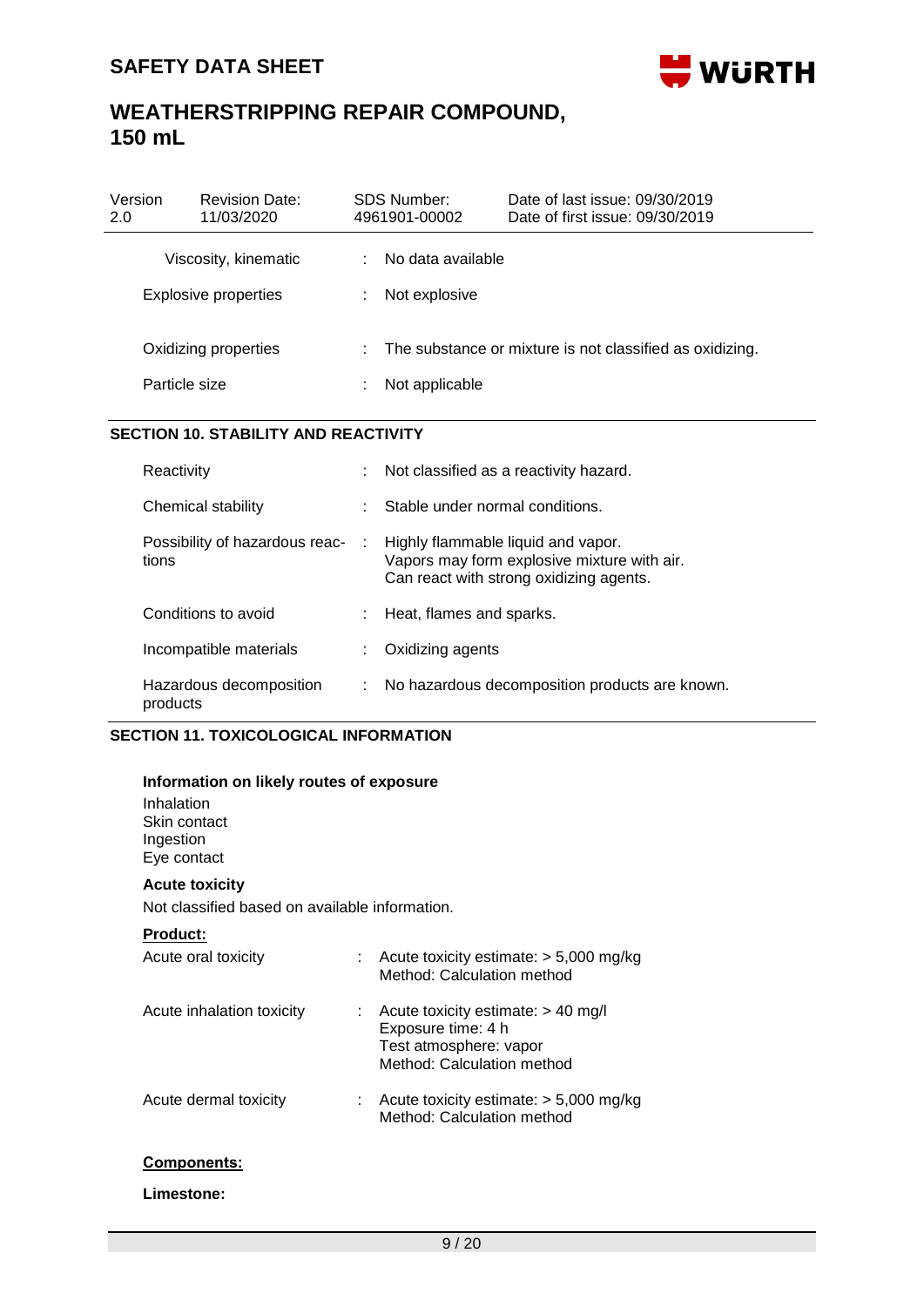

| Version<br>2.0    | <b>Revision Date:</b><br>11/03/2020                                                                                                                                                                            |    | <b>SDS Number:</b><br>4961901-00002                                                                                                                                                                                                          | Date of last issue: 09/30/2019<br>Date of first issue: 09/30/2019                                         |  |  |
|-------------------|----------------------------------------------------------------------------------------------------------------------------------------------------------------------------------------------------------------|----|----------------------------------------------------------------------------------------------------------------------------------------------------------------------------------------------------------------------------------------------|-----------------------------------------------------------------------------------------------------------|--|--|
|                   | LD50 (Rat): $> 2,000$ mg/kg<br>Acute oral toxicity<br>Method: OECD Test Guideline 420<br>Assessment: The substance or mixture has no acute oral tox-<br>icity<br>Remarks: Based on data from similar materials |    |                                                                                                                                                                                                                                              |                                                                                                           |  |  |
|                   | Acute inhalation toxicity                                                                                                                                                                                      |    | LC50 (Rat): $>$ 3 mg/l<br>Exposure time: 4 h<br>Test atmosphere: dust/mist<br>Method: OECD Test Guideline 403<br>Assessment: The substance or mixture has no acute inhala-<br>tion toxicity<br>Remarks: Based on data from similar materials |                                                                                                           |  |  |
|                   | Acute dermal toxicity                                                                                                                                                                                          |    | : LD50 (Rat): $> 2,000$ mg/kg<br>Method: OECD Test Guideline 402<br>toxicity                                                                                                                                                                 | Assessment: The substance or mixture has no acute dermal<br>Remarks: Based on data from similar materials |  |  |
| Xylene:           |                                                                                                                                                                                                                |    |                                                                                                                                                                                                                                              |                                                                                                           |  |  |
|                   | Acute oral toxicity                                                                                                                                                                                            | t. | LD50 (Rat): 3,523 mg/kg                                                                                                                                                                                                                      | Method: Directive 67/548/EEC, Annex V, B.1.                                                               |  |  |
|                   | Acute inhalation toxicity                                                                                                                                                                                      |    | LC50 (Rat): 27.571 mg/l<br>Exposure time: 4 h<br>Test atmosphere: vapor                                                                                                                                                                      |                                                                                                           |  |  |
|                   | Acute dermal toxicity                                                                                                                                                                                          |    | LD50 (Rabbit): $> 4,200$ mg/kg                                                                                                                                                                                                               |                                                                                                           |  |  |
|                   | <b>Carbon black:</b>                                                                                                                                                                                           |    |                                                                                                                                                                                                                                              |                                                                                                           |  |  |
|                   | Acute oral toxicity                                                                                                                                                                                            |    | LD50 (Rat): $> 10,000$ mg/kg                                                                                                                                                                                                                 |                                                                                                           |  |  |
|                   | <b>Skin corrosion/irritation</b><br>Causes skin irritation.                                                                                                                                                    |    |                                                                                                                                                                                                                                              |                                                                                                           |  |  |
|                   | Components:                                                                                                                                                                                                    |    |                                                                                                                                                                                                                                              |                                                                                                           |  |  |
|                   | Limestone:                                                                                                                                                                                                     |    |                                                                                                                                                                                                                                              |                                                                                                           |  |  |
| <b>Species</b>    |                                                                                                                                                                                                                |    | Rabbit                                                                                                                                                                                                                                       |                                                                                                           |  |  |
| Method<br>Result  |                                                                                                                                                                                                                |    | <b>OECD Test Guideline 404</b><br>No skin irritation                                                                                                                                                                                         |                                                                                                           |  |  |
| Remarks           |                                                                                                                                                                                                                |    |                                                                                                                                                                                                                                              | Based on data from similar materials                                                                      |  |  |
| Xylene:           |                                                                                                                                                                                                                |    |                                                                                                                                                                                                                                              |                                                                                                           |  |  |
| Species<br>Result |                                                                                                                                                                                                                |    | Rabbit<br>Skin irritation                                                                                                                                                                                                                    |                                                                                                           |  |  |
|                   | <b>Carbon black:</b>                                                                                                                                                                                           |    |                                                                                                                                                                                                                                              |                                                                                                           |  |  |
|                   | <b>Species</b><br>Rabbit                                                                                                                                                                                       |    |                                                                                                                                                                                                                                              |                                                                                                           |  |  |
|                   |                                                                                                                                                                                                                |    | 10/20                                                                                                                                                                                                                                        |                                                                                                           |  |  |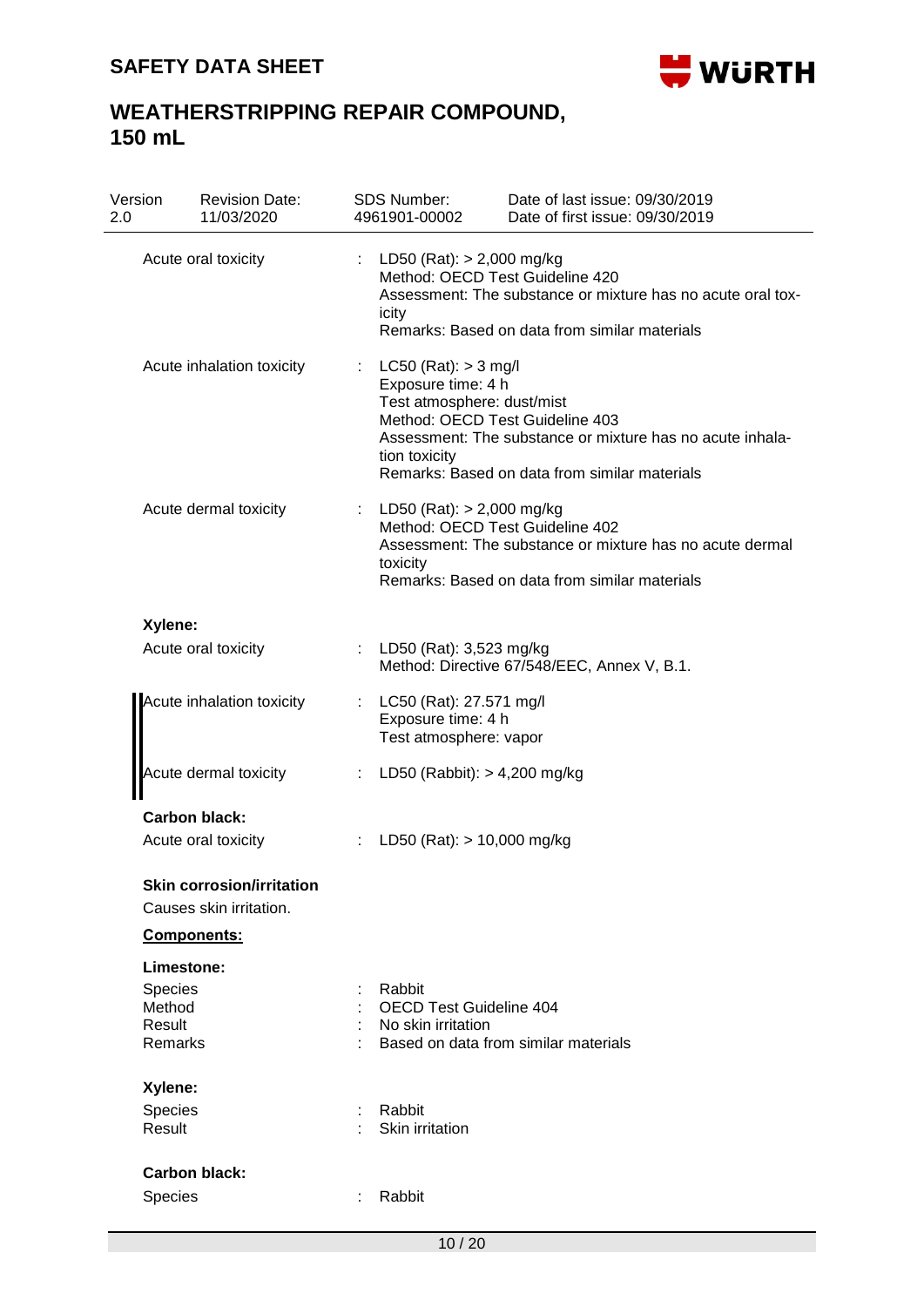

| 2.0 | Version                                                    | <b>Revision Date:</b><br>11/03/2020                                                |   | <b>SDS Number:</b><br>4961901-00002                                                                  | Date of last issue: 09/30/2019<br>Date of first issue: 09/30/2019 |
|-----|------------------------------------------------------------|------------------------------------------------------------------------------------|---|------------------------------------------------------------------------------------------------------|-------------------------------------------------------------------|
|     | Result                                                     |                                                                                    | ÷ | No skin irritation                                                                                   |                                                                   |
|     | Components:                                                | Serious eye damage/eye irritation<br>Causes serious eye irritation.                |   |                                                                                                      |                                                                   |
|     | Limestone:                                                 |                                                                                    |   |                                                                                                      |                                                                   |
|     | <b>Species</b><br>Result<br>Method<br><b>Remarks</b>       |                                                                                    |   | Rabbit<br>No eye irritation<br><b>OECD Test Guideline 405</b>                                        | Based on data from similar materials                              |
|     | Xylene:                                                    |                                                                                    |   |                                                                                                      |                                                                   |
|     | Species<br>Result                                          |                                                                                    |   | Rabbit                                                                                               | Irritation to eyes, reversing within 21 days                      |
|     | Carbon black:                                              |                                                                                    |   |                                                                                                      |                                                                   |
|     | <b>Species</b><br>Result<br>Method                         |                                                                                    |   | Rabbit<br>No eye irritation<br><b>OECD Test Guideline 405</b>                                        |                                                                   |
|     |                                                            | <b>Respiratory or skin sensitization</b>                                           |   |                                                                                                      |                                                                   |
|     |                                                            | <b>Skin sensitization</b>                                                          |   |                                                                                                      |                                                                   |
|     |                                                            | Not classified based on available information.                                     |   |                                                                                                      |                                                                   |
|     |                                                            | <b>Respiratory sensitization</b><br>Not classified based on available information. |   |                                                                                                      |                                                                   |
|     | <b>Components:</b>                                         |                                                                                    |   |                                                                                                      |                                                                   |
|     | Limestone:                                                 |                                                                                    |   |                                                                                                      |                                                                   |
|     | Test Type<br><b>Species</b><br>Method<br>Result<br>Remarks | Routes of exposure                                                                 |   | Local lymph node assay (LLNA)<br>Skin contact<br>Mouse<br><b>OECD Test Guideline 429</b><br>negative | Based on data from similar materials                              |
|     | Xylene:                                                    |                                                                                    |   |                                                                                                      |                                                                   |
|     | <b>Test Type</b><br><b>Species</b><br>Result               | Routes of exposure                                                                 |   | Local lymph node assay (LLNA)<br>Skin contact<br>Mouse<br>negative                                   |                                                                   |
|     |                                                            | <b>Carbon black:</b>                                                               |   |                                                                                                      |                                                                   |
|     | <b>Test Type</b><br>Species                                | Routes of exposure                                                                 |   | <b>Buehler Test</b><br>Skin contact<br>Guinea pig                                                    |                                                                   |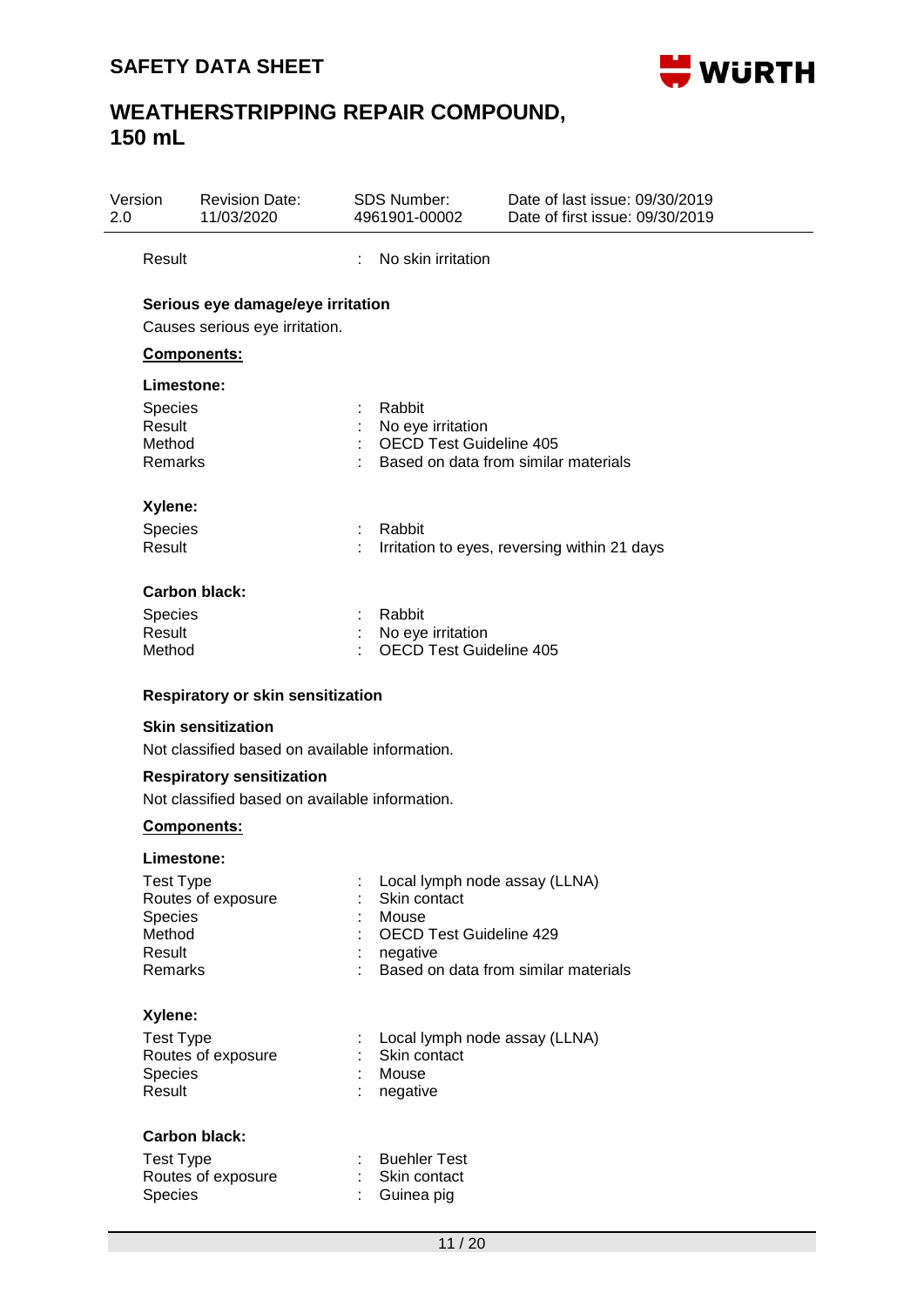

| 2.0 | Version          | <b>Revision Date:</b><br>11/03/2020                                             |    | <b>SDS Number:</b><br>4961901-00002                                   | Date of last issue: 09/30/2019<br>Date of first issue: 09/30/2019                                                                         |
|-----|------------------|---------------------------------------------------------------------------------|----|-----------------------------------------------------------------------|-------------------------------------------------------------------------------------------------------------------------------------------|
|     | Method<br>Result |                                                                                 |    | <b>OECD Test Guideline 406</b><br>negative                            |                                                                                                                                           |
|     |                  | <b>Germ cell mutagenicity</b><br>Not classified based on available information. |    |                                                                       |                                                                                                                                           |
|     |                  | <b>Components:</b>                                                              |    |                                                                       |                                                                                                                                           |
|     | Limestone:       | Genotoxicity in vitro                                                           |    | Result: negative                                                      | Test Type: Bacterial reverse mutation assay (AMES)<br>Method: OECD Test Guideline 471<br>Remarks: Based on data from similar materials    |
|     |                  |                                                                                 |    | Result: negative                                                      | Test Type: Chromosome aberration test in vitro<br>Method: OECD Test Guideline 473<br>Remarks: Based on data from similar materials        |
|     |                  |                                                                                 |    | Result: negative                                                      | Test Type: In vitro mammalian cell gene mutation test<br>Method: OECD Test Guideline 476<br>Remarks: Based on data from similar materials |
|     | Xylene:          |                                                                                 |    |                                                                       |                                                                                                                                           |
|     |                  | Genotoxicity in vitro                                                           | ÷. | Result: negative                                                      | Test Type: Bacterial reverse mutation assay (AMES)                                                                                        |
|     |                  |                                                                                 |    | Result: negative                                                      | Test Type: Chromosome aberration test in vitro                                                                                            |
|     |                  |                                                                                 |    | Result: negative                                                      | Test Type: In vitro mammalian cell gene mutation test                                                                                     |
|     |                  |                                                                                 |    | malian cells<br>Result: negative                                      | Test Type: In vitro sister chromatid exchange assay in mam-                                                                               |
|     |                  | Genotoxicity in vivo                                                            |    | Species: Mouse<br>Application Route: Skin contact<br>Result: negative | Test Type: Rodent dominant lethal test (germ cell) (in vivo)                                                                              |
|     |                  | Carbon black:                                                                   |    |                                                                       |                                                                                                                                           |
|     |                  | Genotoxicity in vitro                                                           | ÷. | Result: negative                                                      | Test Type: Bacterial reverse mutation assay (AMES)<br>Method: OECD Test Guideline 471                                                     |
|     |                  |                                                                                 |    | Result: negative                                                      | Test Type: In vitro mammalian cell gene mutation test<br>Method: OECD Test Guideline 476                                                  |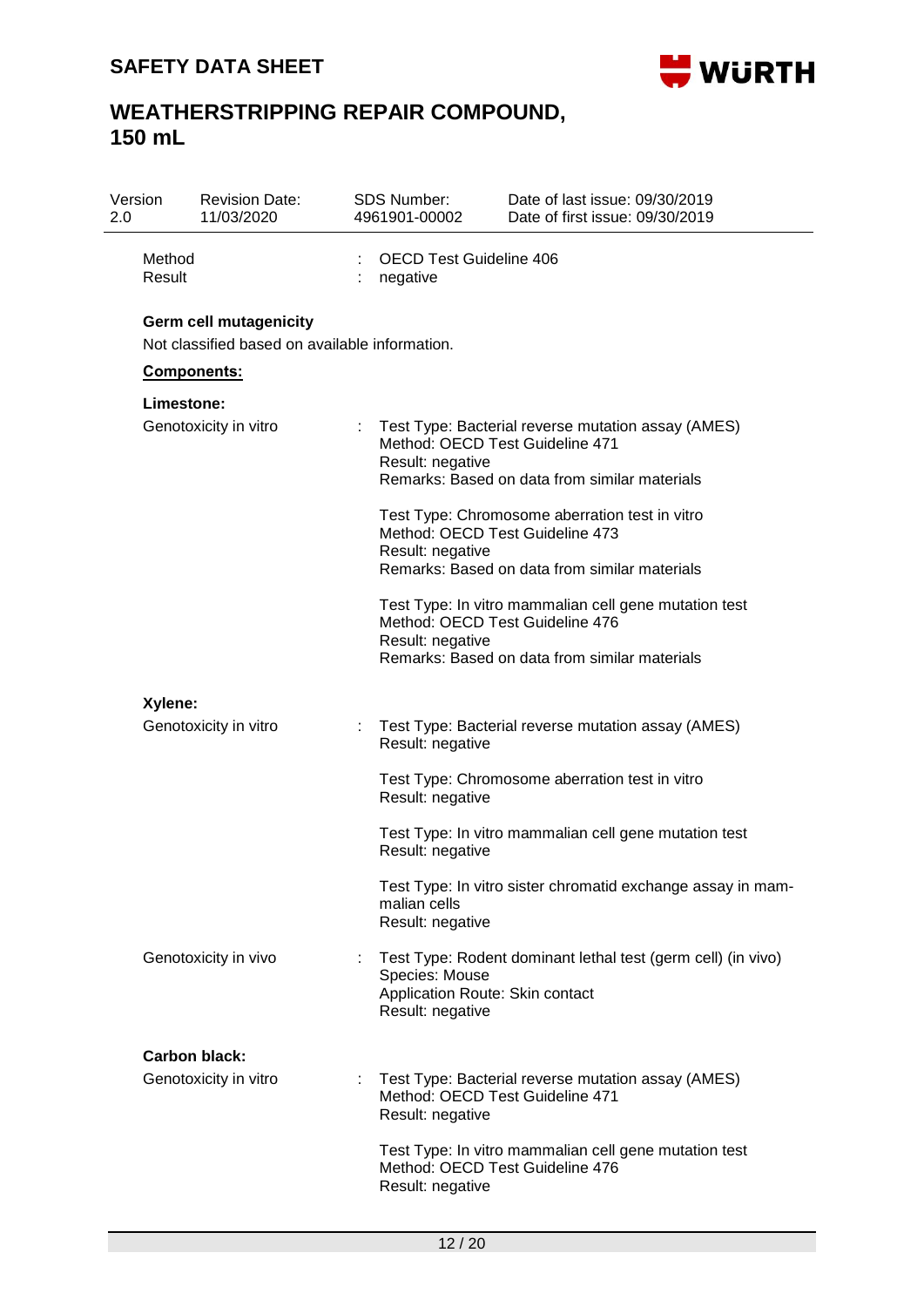

| Version<br>2.0    | <b>Revision Date:</b><br>11/03/2020                               |                | SDS Number:<br>4961901-00002                                                                                                                                                                                                   | Date of last issue: 09/30/2019<br>Date of first issue: 09/30/2019                                                                                  |  |  |  |
|-------------------|-------------------------------------------------------------------|----------------|--------------------------------------------------------------------------------------------------------------------------------------------------------------------------------------------------------------------------------|----------------------------------------------------------------------------------------------------------------------------------------------------|--|--|--|
|                   |                                                                   |                | malian cells<br>Result: negative                                                                                                                                                                                               | Test Type: In vitro sister chromatid exchange assay in mam-<br>Method: OECD Test Guideline 479                                                     |  |  |  |
|                   |                                                                   |                | Result: negative                                                                                                                                                                                                               | Test Type: in vitro micronucleus test<br>Method: OECD Test Guideline 487                                                                           |  |  |  |
|                   | Genotoxicity in vivo                                              |                | Test Type: Sex-linked recessive lethal test in Drosophila mel-<br>anogaster (in vivo)<br>Species: Drosophila melanogaster (vinegar fly)<br>Application Route: Ingestion<br>Method: OECD Test Guideline 477<br>Result: negative |                                                                                                                                                    |  |  |  |
|                   | Carcinogenicity<br>Not classified based on available information. |                |                                                                                                                                                                                                                                |                                                                                                                                                    |  |  |  |
|                   | Components:                                                       |                |                                                                                                                                                                                                                                |                                                                                                                                                    |  |  |  |
| Xylene:           |                                                                   |                |                                                                                                                                                                                                                                |                                                                                                                                                    |  |  |  |
| Species<br>Result | <b>Application Route</b><br>Exposure time                         |                | Rat<br>Ingestion<br>103 weeks<br>negative                                                                                                                                                                                      |                                                                                                                                                    |  |  |  |
|                   | <b>Carbon black:</b>                                              |                |                                                                                                                                                                                                                                |                                                                                                                                                    |  |  |  |
| Species           |                                                                   |                | Rat                                                                                                                                                                                                                            |                                                                                                                                                    |  |  |  |
|                   | <b>Application Route</b>                                          |                | Inhalation                                                                                                                                                                                                                     |                                                                                                                                                    |  |  |  |
|                   | Exposure time                                                     |                | 24 Months                                                                                                                                                                                                                      |                                                                                                                                                    |  |  |  |
| Result            |                                                                   |                | positive                                                                                                                                                                                                                       |                                                                                                                                                    |  |  |  |
| <b>Species</b>    |                                                                   |                | Rat                                                                                                                                                                                                                            |                                                                                                                                                    |  |  |  |
|                   | <b>Application Route</b>                                          |                | Ingestion                                                                                                                                                                                                                      |                                                                                                                                                    |  |  |  |
| Result            | Exposure time                                                     |                | 2 Years<br>negative                                                                                                                                                                                                            |                                                                                                                                                    |  |  |  |
|                   |                                                                   |                |                                                                                                                                                                                                                                |                                                                                                                                                    |  |  |  |
| ment              | Carcinogenicity - Assess-                                         | $\mathbb{R}^n$ | cinogen                                                                                                                                                                                                                        | Weight of evidence does not support classification as a car-                                                                                       |  |  |  |
|                   | <b>Reproductive toxicity</b>                                      |                |                                                                                                                                                                                                                                |                                                                                                                                                    |  |  |  |
|                   | Not classified based on available information.                    |                |                                                                                                                                                                                                                                |                                                                                                                                                    |  |  |  |
|                   | <b>Components:</b>                                                |                |                                                                                                                                                                                                                                |                                                                                                                                                    |  |  |  |
|                   | Limestone:                                                        |                |                                                                                                                                                                                                                                |                                                                                                                                                    |  |  |  |
|                   | Effects on fertility                                              | ÷.             | Species: Rat<br>Application Route: Ingestion                                                                                                                                                                                   | Test Type: Combined repeated dose toxicity study with the<br>reproduction/developmental toxicity screening test<br>Method: OECD Test Guideline 422 |  |  |  |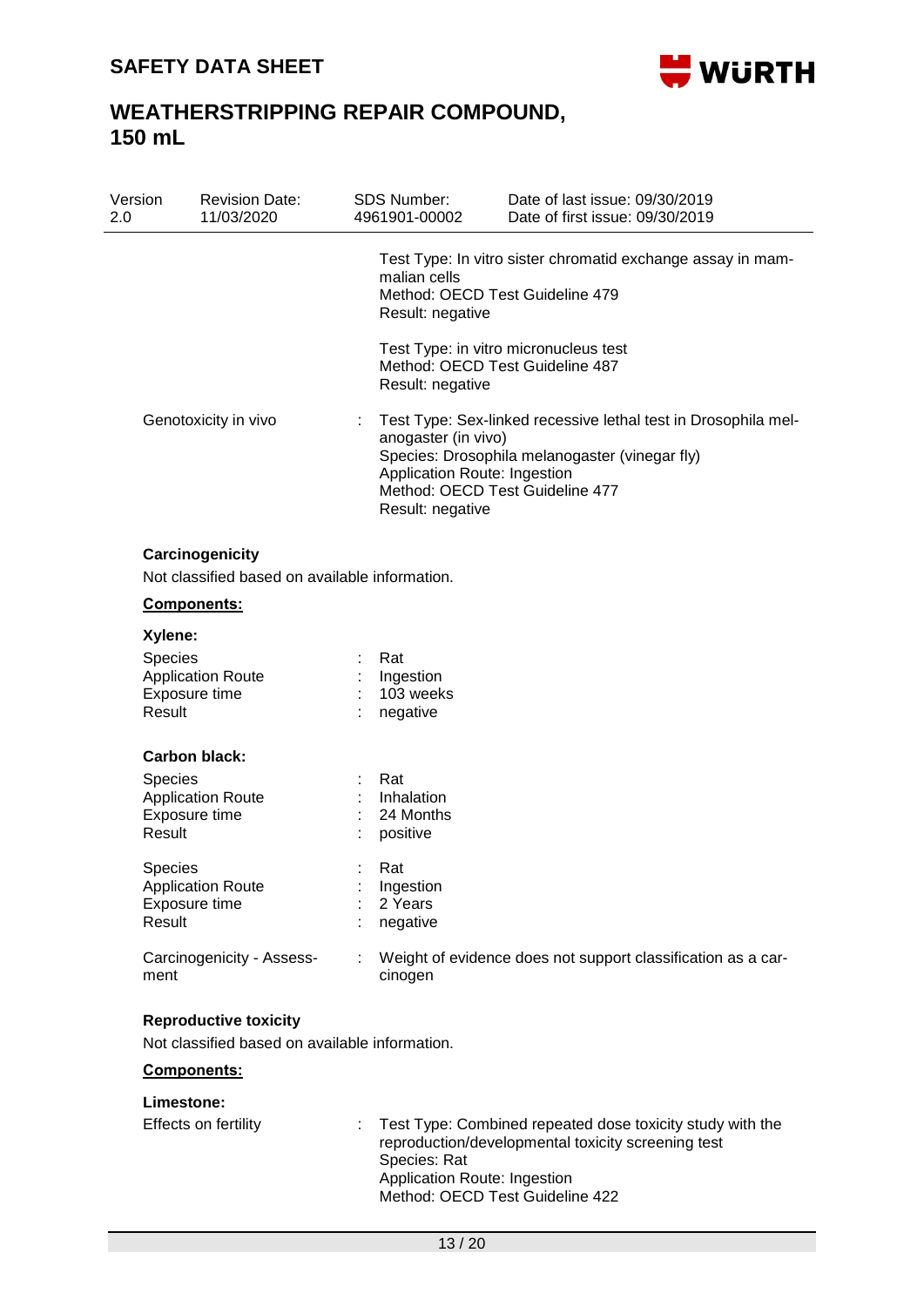

| Version<br>2.0 |                       | <b>Revision Date:</b><br>11/03/2020            |   | <b>SDS Number:</b><br>4961901-00002                                                                 | Date of last issue: 09/30/2019<br>Date of first issue: 09/30/2019                                                                                                |
|----------------|-----------------------|------------------------------------------------|---|-----------------------------------------------------------------------------------------------------|------------------------------------------------------------------------------------------------------------------------------------------------------------------|
|                |                       |                                                |   | Result: negative                                                                                    | Remarks: Based on data from similar materials                                                                                                                    |
|                |                       | Effects on fetal development                   | ÷ | Species: Rat<br>Application Route: Ingestion<br>Method: OECD Test Guideline 422<br>Result: negative | Test Type: Combined repeated dose toxicity study with the<br>reproduction/developmental toxicity screening test<br>Remarks: Based on data from similar materials |
|                | Xylene:               |                                                |   |                                                                                                     |                                                                                                                                                                  |
|                |                       | <b>Effects on fertility</b>                    |   | Species: Rat<br>Result: negative                                                                    | Test Type: One-generation reproduction toxicity study<br>Application Route: inhalation (vapor)                                                                   |
|                |                       | Effects on fetal development                   | ÷ | Species: Rat<br>Result: negative                                                                    | Test Type: Embryo-fetal development<br>Application Route: inhalation (vapor)                                                                                     |
|                |                       | Carbon black:                                  |   |                                                                                                     |                                                                                                                                                                  |
|                |                       | Effects on fetal development                   |   | Species: Rat<br>Application Route: Ingestion<br>Method: OECD Test Guideline 414<br>Result: negative | Test Type: Embryo-fetal development                                                                                                                              |
|                |                       |                                                |   | Species: Mouse<br>Result: negative                                                                  | Test Type: Embryo-fetal development<br>Application Route: inhalation (dust/mist/fume)                                                                            |
|                |                       | <b>STOT-single exposure</b>                    |   |                                                                                                     |                                                                                                                                                                  |
|                |                       | Not classified based on available information. |   |                                                                                                     |                                                                                                                                                                  |
|                | Components:           |                                                |   |                                                                                                     |                                                                                                                                                                  |
|                | Xylene:<br>Assessment |                                                |   | May cause respiratory irritation.                                                                   |                                                                                                                                                                  |
|                |                       |                                                |   |                                                                                                     |                                                                                                                                                                  |
|                |                       | <b>STOT-repeated exposure</b>                  |   |                                                                                                     | May cause damage to organs (Auditory system) through prolonged or repeated exposure.                                                                             |
|                | Components:           |                                                |   |                                                                                                     |                                                                                                                                                                  |
|                | Xylene:               |                                                |   |                                                                                                     |                                                                                                                                                                  |
|                | <b>Target Organs</b>  | Routes of exposure                             |   | inhalation (vapor)<br>Auditory system                                                               |                                                                                                                                                                  |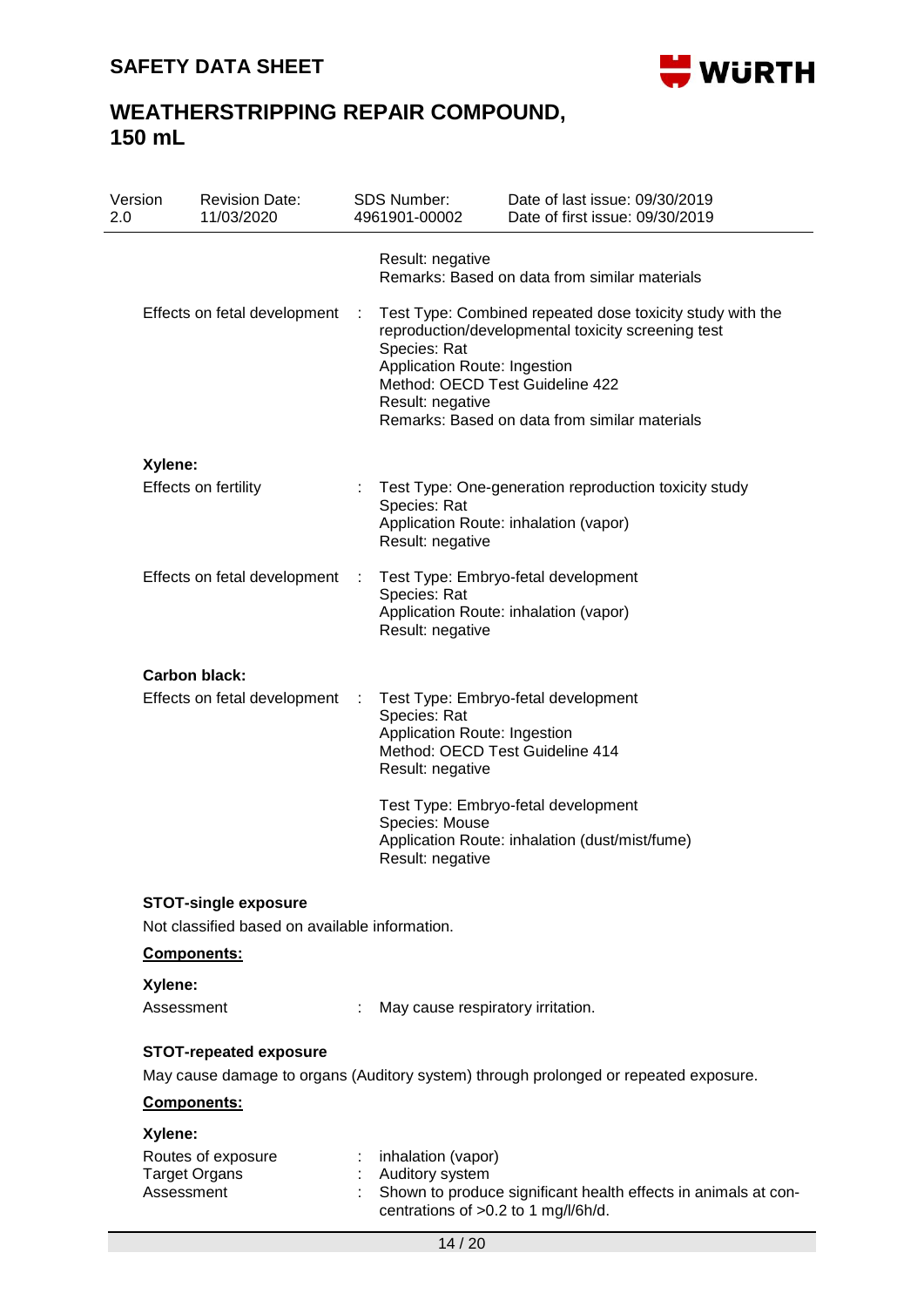

| Version | <b>Revision Date:</b> | SDS Number:   | Date of last issue: 09/30/2019  |
|---------|-----------------------|---------------|---------------------------------|
| -2.0    | 11/03/2020            | 4961901-00002 | Date of first issue: 09/30/2019 |
|         |                       |               |                                 |

### **Repeated dose toxicity**

### **Components:**

| <b>Limestone:</b> |
|-------------------|
|-------------------|

| <b>Species</b>                                                                             | Rat                                                                                                  |
|--------------------------------------------------------------------------------------------|------------------------------------------------------------------------------------------------------|
| <b>NOAEL</b>                                                                               | > 300 mg/kg                                                                                          |
| <b>Application Route</b>                                                                   | Ingestion                                                                                            |
| Exposure time                                                                              | 28 Days                                                                                              |
| Method                                                                                     | <b>OECD Test Guideline 422</b>                                                                       |
| Remarks                                                                                    | Based on data from similar materials                                                                 |
| Xylene:<br><b>Species</b><br>LOAEL<br><b>Application Route</b><br>Exposure time<br>Remarks | - Rat<br>: $> 0.2 - 1$ mg/<br>inhalation (vapor)<br>13 Weeks<br>Based on data from similar materials |
| <b>Species</b>                                                                             | Rat                                                                                                  |
| LOAEL                                                                                      | 150 mg/kg                                                                                            |
| <b>Application Route</b>                                                                   | Ingestion                                                                                            |
| Exposure time                                                                              | 90 Days                                                                                              |

#### **Aspiration toxicity**

May be fatal if swallowed and enters airways.

#### **Components:**

### **Xylene:**

The substance or mixture is known to cause human aspiration toxicity hazards or has to be regarded as if it causes a human aspiration toxicity hazard.

#### **SECTION 12. ECOLOGICAL INFORMATION**

| <b>Ecotoxicity</b>                                       |                                                                                                                                                                                                                         |
|----------------------------------------------------------|-------------------------------------------------------------------------------------------------------------------------------------------------------------------------------------------------------------------------|
| Components:                                              |                                                                                                                                                                                                                         |
| Limestone:                                               |                                                                                                                                                                                                                         |
| Toxicity to fish                                         | LL50 (Oncorhynchus mykiss (rainbow trout)): $> 100$ mg/l<br>÷<br>Exposure time: 96 h<br>Test substance: Water Accommodated Fraction<br>Method: OECD Test Guideline 203<br>Remarks: Based on data from similar materials |
| Toxicity to daphnia and other :<br>aquatic invertebrates | LL50 (Daphnia magna (Water flea)): > 100 mg/l<br>Exposure time: 48 h<br>Test substance: Water Accommodated Fraction<br>Method: OECD Test Guideline 202                                                                  |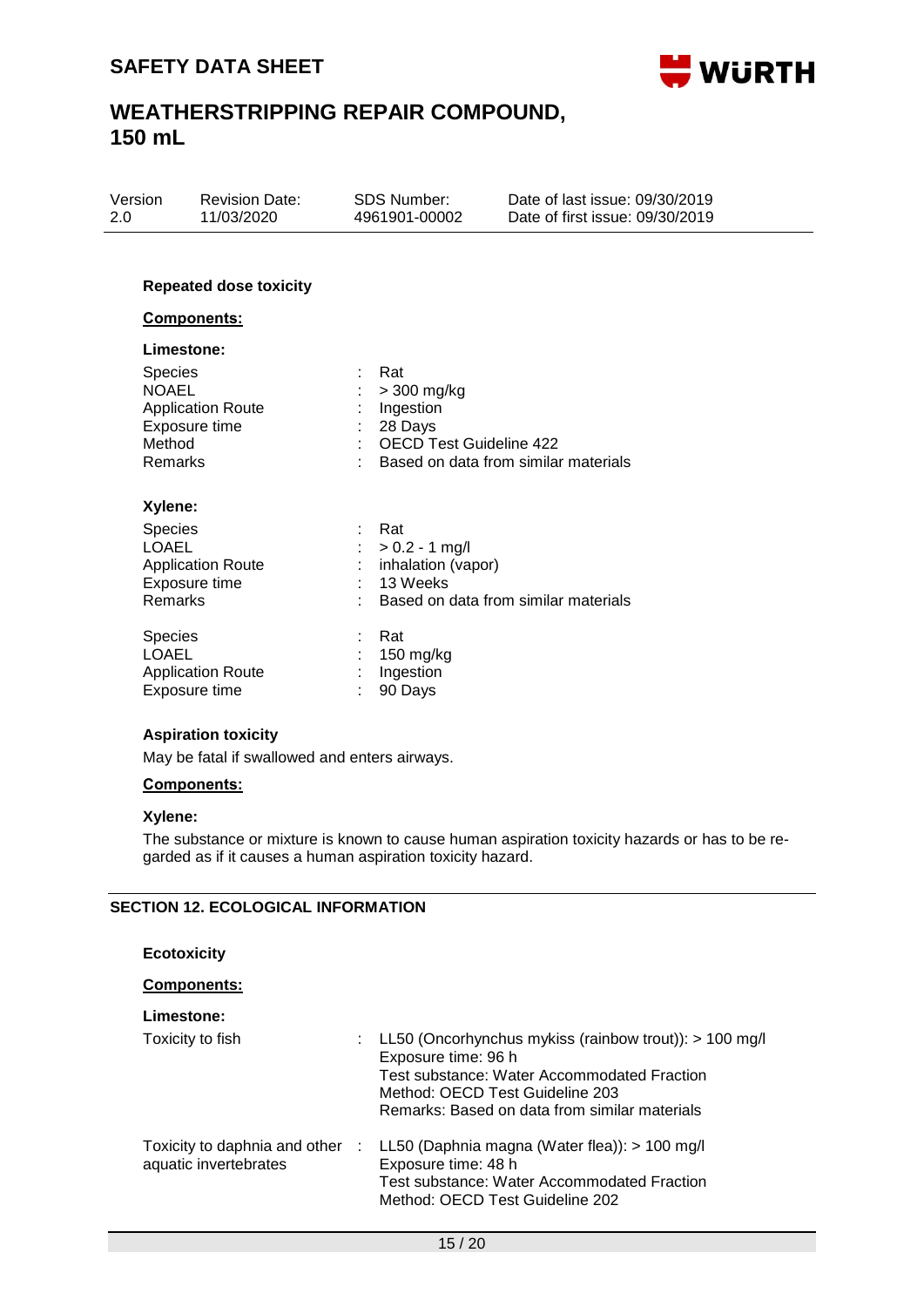

| Version<br>11/03/2020<br>2.0                                                     | <b>Revision Date:</b> |             | SDS Number:<br>4961901-00002                                                | Date of last issue: 09/30/2019<br>Date of first issue: 09/30/2019                                                                                                                                         |
|----------------------------------------------------------------------------------|-----------------------|-------------|-----------------------------------------------------------------------------|-----------------------------------------------------------------------------------------------------------------------------------------------------------------------------------------------------------|
|                                                                                  |                       |             |                                                                             | Remarks: Based on data from similar materials                                                                                                                                                             |
| Toxicity to algae/aquatic<br>plants                                              |                       |             | Exposure time: 72 h<br>Method: OECD Test Guideline 201                      | EL50 (Desmodesmus subspicatus (green algae)): > 14 mg/l<br>Test substance: Water Accommodated Fraction<br>Remarks: No toxicity at the limit of solubility.<br>Based on data from similar materials        |
|                                                                                  |                       |             | Exposure time: 72 h<br>Method: OECD Test Guideline 201                      | EL10 (Desmodesmus subspicatus (green algae)): > 14 mg/l<br><b>Test substance: Water Accommodated Fraction</b><br>Remarks: No toxicity at the limit of solubility.<br>Based on data from similar materials |
| Toxicity to microorganisms                                                       |                       |             | $EC50:$ > 100 mg/l<br>Exposure time: 3 h<br>Method: OECD Test Guideline 209 | Remarks: Based on data from similar materials                                                                                                                                                             |
| Xylene:                                                                          |                       |             |                                                                             |                                                                                                                                                                                                           |
| Toxicity to fish                                                                 |                       |             | Exposure time: 96 h                                                         | LC50 (Oncorhynchus mykiss (rainbow trout)): 13.5 mg/l                                                                                                                                                     |
| Toxicity to daphnia and other<br>aquatic invertebrates                           |                       | $\sim 10^7$ | Exposure time: 24 h<br>Method: OECD Test Guideline 202                      | EC50 (Daphnia magna (Water flea)): > 1 - 10 mg/l<br>Remarks: Based on data from similar materials                                                                                                         |
| Toxicity to algae/aquatic<br>plants                                              |                       |             | Exposure time: 72 h                                                         | EC50 (Skeletonema costatum (marine diatom)): 10 mg/l                                                                                                                                                      |
| Toxicity to fish (Chronic tox-<br>icity)                                         |                       |             | Exposure time: 35 d<br>Method: OECD Test Guideline 210                      | NOEC (Danio rerio (zebra fish)): > 0.1 - < 1 mg/l<br>Remarks: Based on data from similar materials                                                                                                        |
| Toxicity to daphnia and other :<br>aquatic invertebrates (Chron-<br>ic toxicity) |                       |             | Exposure time: 21 d<br>Method: OECD Test Guideline 211                      | EL10 (Daphnia magna (Water flea)): > 1 - 10 mg/l<br>Remarks: Based on data from similar materials                                                                                                         |
| Toxicity to microorganisms                                                       |                       |             | $NOEC:$ > 100 mg/l<br>Exposure time: 3 h<br>Method: OECD Test Guideline 209 | Remarks: Based on data from similar materials                                                                                                                                                             |
| Carbon black:                                                                    |                       |             |                                                                             |                                                                                                                                                                                                           |
| Toxicity to fish                                                                 |                       |             | Exposure time: 96 h<br>Method: OECD Test Guideline 203                      | LL50 (Danio rerio (zebra fish)): > 1,000 mg/l                                                                                                                                                             |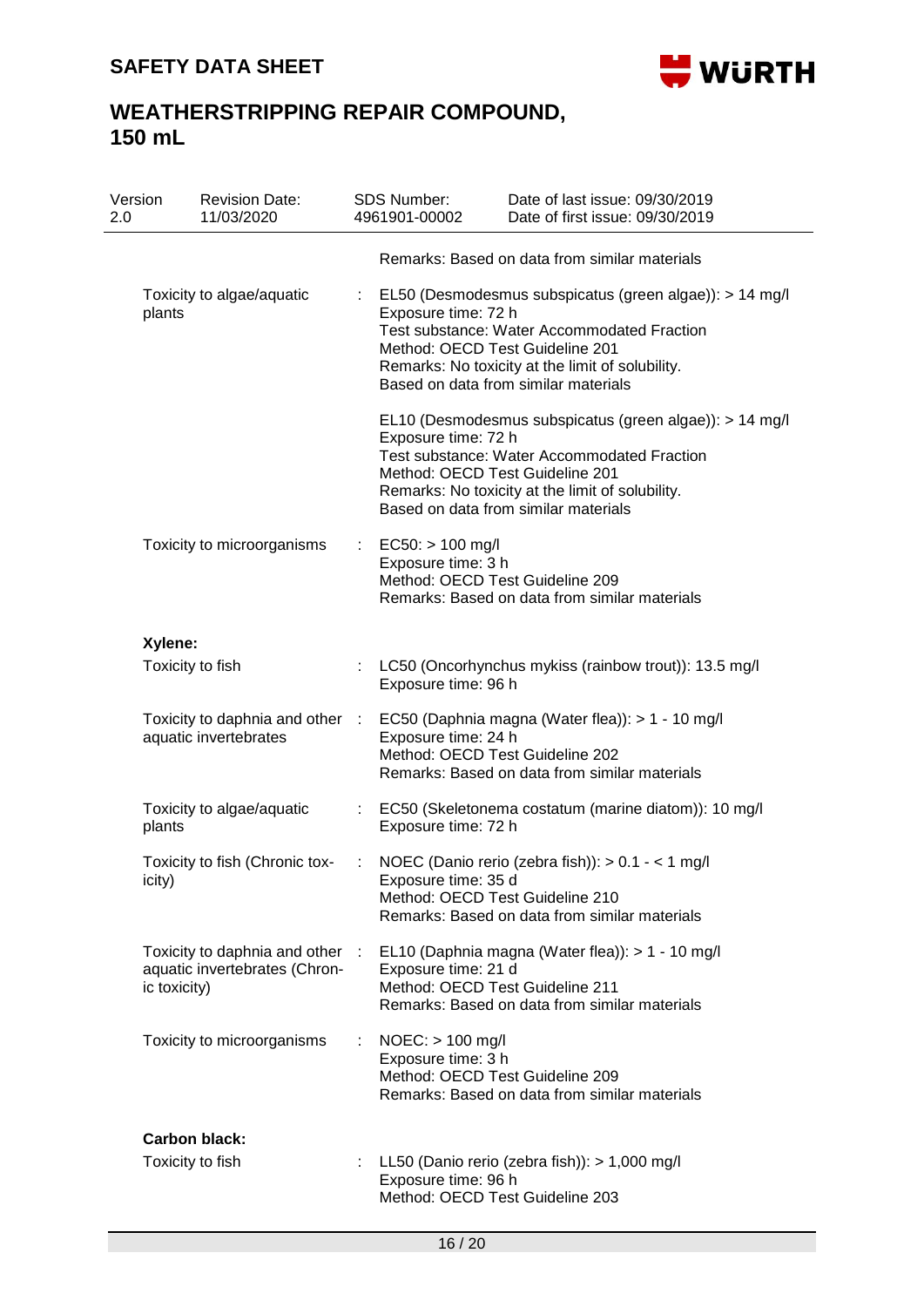

| Version<br>2.0 | <b>Revision Date:</b><br>11/03/2020                                   | SDS Number:<br>4961901-00002                                                                                                                                                                                                                                            | Date of last issue: 09/30/2019<br>Date of first issue: 09/30/2019                              |
|----------------|-----------------------------------------------------------------------|-------------------------------------------------------------------------------------------------------------------------------------------------------------------------------------------------------------------------------------------------------------------------|------------------------------------------------------------------------------------------------|
|                |                                                                       |                                                                                                                                                                                                                                                                         |                                                                                                |
|                | Toxicity to daphnia and other :<br>aquatic invertebrates              | Exposure time: 24 h<br>Method: OECD Test Guideline 202                                                                                                                                                                                                                  | EL50 (Daphnia magna (Water flea)): > 5,600 mg/l<br>Test substance: Water Accommodated Fraction |
| plants         | Toxicity to algae/aquatic                                             | EL10 (Desmodesmus subspicatus (green algae)): > 10,000<br>mg/l<br>Exposure time: 72 h<br><b>Test substance: Water Accommodated Fraction</b><br>Method: OECD Test Guideline 201<br>EL50 (Desmodesmus subspicatus (green algae)): > 10,000<br>mg/l<br>Exposure time: 72 h |                                                                                                |
|                |                                                                       | Method: OECD Test Guideline 201                                                                                                                                                                                                                                         | <b>Test substance: Water Accommodated Fraction</b>                                             |
|                | <b>Persistence and degradability</b>                                  |                                                                                                                                                                                                                                                                         |                                                                                                |
|                | Components:                                                           |                                                                                                                                                                                                                                                                         |                                                                                                |
| Xylene:        |                                                                       |                                                                                                                                                                                                                                                                         |                                                                                                |
|                | Biodegradability                                                      | Result: Readily biodegradable.<br>Biodegradation: > 70 %<br>Exposure time: 28 d                                                                                                                                                                                         | Method: OECD Test Guideline 301F<br>Remarks: Based on data from similar materials              |
|                | <b>Bioaccumulative potential</b>                                      |                                                                                                                                                                                                                                                                         |                                                                                                |
|                | Components:                                                           |                                                                                                                                                                                                                                                                         |                                                                                                |
| Xylene:        |                                                                       |                                                                                                                                                                                                                                                                         |                                                                                                |
| octanol/water  | Partition coefficient: n-                                             | : log Pow: 3.16<br><b>Remarks: Calculation</b>                                                                                                                                                                                                                          |                                                                                                |
|                | <b>Mobility in soil</b>                                               |                                                                                                                                                                                                                                                                         |                                                                                                |
|                | No data available                                                     |                                                                                                                                                                                                                                                                         |                                                                                                |
|                | Other adverse effects<br>No data available                            |                                                                                                                                                                                                                                                                         |                                                                                                |
|                | <b>SECTION 13. DISPOSAL CONSIDERATIONS</b><br><b>Disposal methods</b> |                                                                                                                                                                                                                                                                         |                                                                                                |

| Waste from residues    | : Dispose of in accordance with local regulations.                                                                                                                                                                                |
|------------------------|-----------------------------------------------------------------------------------------------------------------------------------------------------------------------------------------------------------------------------------|
| Contaminated packaging | : Empty containers should be taken to an approved waste<br>handling site for recycling or disposal.<br>Empty containers retain residue and can be dangerous.<br>Do not pressurize, cut, weld, braze, solder, drill, grind, or ex- |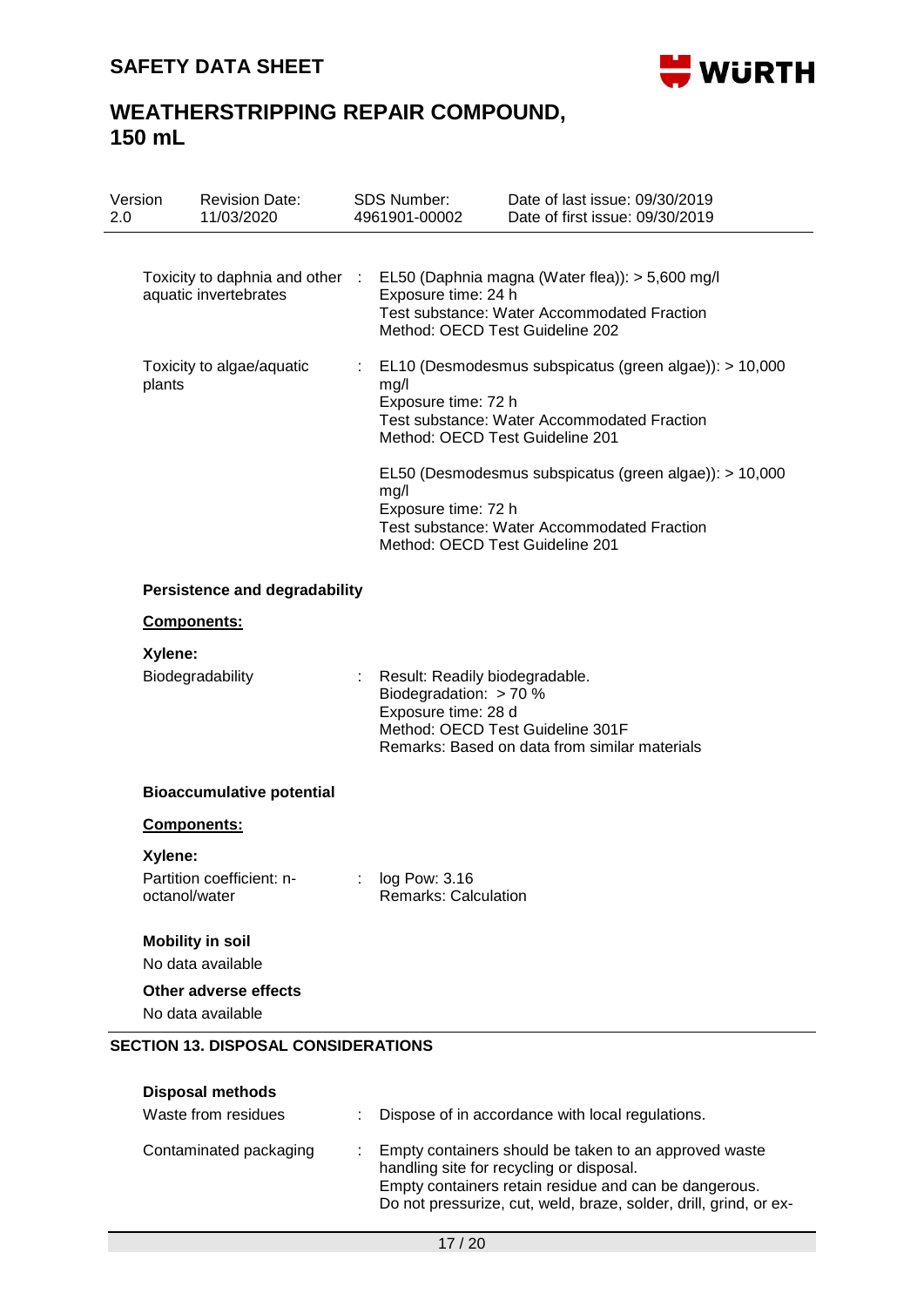

| Version | <b>Revision Date:</b> | SDS Number:   | Date of last issue: 09/30/2019  |
|---------|-----------------------|---------------|---------------------------------|
| 2.0     | 11/03/2020            | 4961901-00002 | Date of first issue: 09/30/2019 |

pose such containers to heat, flame, sparks, or other sources of ignition. They may explode and cause injury and/or death. If not otherwise specified: Dispose of as unused product.

#### **SECTION 14. TRANSPORT INFORMATION**

#### **International Regulations**

| <b>UNRTDG</b><br>UN number<br>Proper shipping name<br>Class<br>Packing group<br>Labels | ÷  | <b>UN 1993</b><br>: FLAMMABLE LIQUID, N.O.S.<br>3<br>$\mathbf{I}$<br>3 |
|----------------------------------------------------------------------------------------|----|------------------------------------------------------------------------|
| <b>IATA-DGR</b><br>UN/ID No.<br>Proper shipping name                                   | t. | <b>UN 1993</b><br>Flammable liquid, n.o.s.<br>(Xylene)                 |
| Class                                                                                  |    | 3                                                                      |
| Packing group                                                                          |    | Ш                                                                      |
| Labels                                                                                 |    | Flammable Liquids                                                      |
| Packing instruction (cargo<br>aircraft)                                                |    | 364                                                                    |
| Packing instruction (passen-<br>ger aircraft)                                          | ÷. | 353                                                                    |
| <b>IMDG-Code</b>                                                                       |    |                                                                        |
| UN number                                                                              |    | <b>UN 1993</b>                                                         |
| Proper shipping name                                                                   | t. | FLAMMABLE LIQUID, N.O.S.<br>(Xylene)                                   |
| Class                                                                                  |    | 3                                                                      |
| Packing group                                                                          |    | Ш                                                                      |
| Labels                                                                                 |    | 3                                                                      |
| EmS Code                                                                               | t  | $F-E$ , S-E                                                            |
| Marine pollutant                                                                       |    | no                                                                     |

#### **Transport in bulk according to Annex II of MARPOL 73/78 and the IBC Code**

Not applicable for product as supplied.

#### **Domestic regulation**

| <b>UN 1993</b>                         |
|----------------------------------------|
| : FLAMMABLE LIQUID, N.O.S.<br>(Xylene) |
| $\therefore$ 3                         |
| Ш                                      |
| 3                                      |
| 128                                    |
| no                                     |
|                                        |

### **Special precautions for user**

The transport classification(s) provided herein are for informational purposes only, and solely based upon the properties of the unpackaged material as it is described within this Safety Data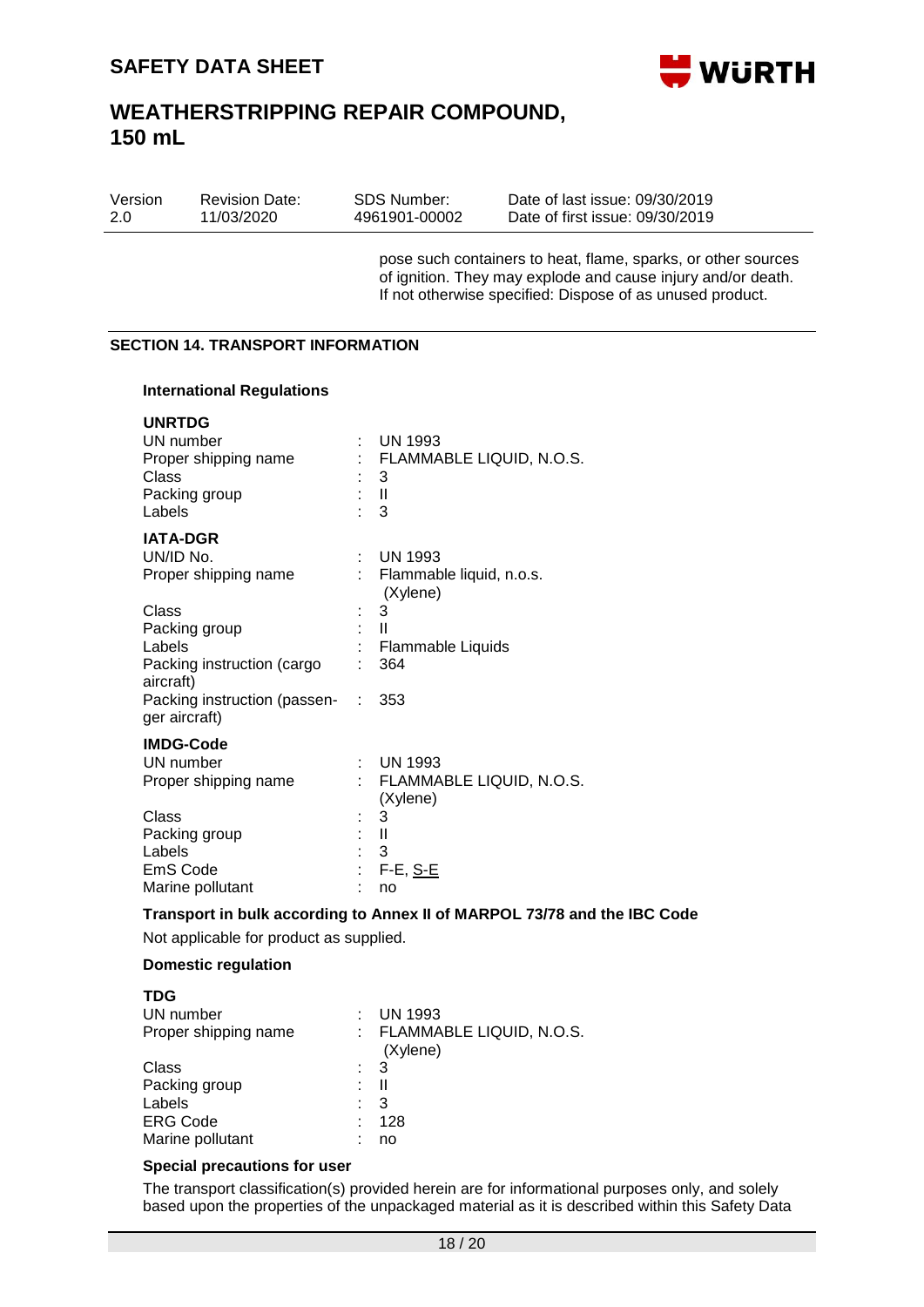

| Version | <b>Revision Date:</b> | SDS Number:   | Date of last issue: 09/30/2019  |
|---------|-----------------------|---------------|---------------------------------|
| 2.0     | 11/03/2020            | 4961901-00002 | Date of first issue: 09/30/2019 |

Sheet. Transportation classifications may vary by mode of transportation, package sizes, and variations in regional or country regulations.

#### **SECTION 15. REGULATORY INFORMATION**

| Volatile organic compounds<br>(VOC) content | CANADIAN ENVIRONMENTAL PROTECTION ACT, 1999 -<br>Guidelines for VOC in Consumer Products<br>VOC content: 33 % / 348.9 g/l                                          |  |
|---------------------------------------------|--------------------------------------------------------------------------------------------------------------------------------------------------------------------|--|
|                                             | The ingredients of this product are reported in the following inventories:                                                                                         |  |
| <b>DSL</b>                                  | All chemical substances in this product comply with the CEPA<br>1999 and NSNR and are on or exempt from listing on the<br>Canadian Domestic Substances List (DSL). |  |

#### **SECTION 16. OTHER INFORMATION**

#### **Full text of other abbreviations**

| <b>ACGIH</b><br><b>ACGIH BEI</b> | : USA. ACGIH Threshold Limit Values (TLV)<br>ACGIH - Biological Exposure Indices (BEI)                                                            |
|----------------------------------|---------------------------------------------------------------------------------------------------------------------------------------------------|
| CA AB OEL                        | Canada. Alberta, Occupational Health and Safety Code (table<br>$2:$ OEL)                                                                          |
| CA BC OEL                        | : Canada, British Columbia OEL                                                                                                                    |
| CA QC OEL                        | Québec. Regulation respecting occupational health and safe-<br>ty, Schedule 1, Part 1: Permissible exposure values for air-<br>borne contaminants |
| ACGIH / TWA                      | $\therefore$ 8-hour, time-weighted average                                                                                                        |
| <b>ACGIH / STEL</b>              | Short-term exposure limit                                                                                                                         |
| CA AB OEL / TWA                  | : 8-hour Occupational exposure limit                                                                                                              |
| CA AB OEL / STEL                 | 15-minute occupational exposure limit                                                                                                             |
| CA BC OEL / TWA                  | 8-hour time weighted average                                                                                                                      |
| CA BC OEL / STEL                 | short-term exposure limit                                                                                                                         |
| CA QC OEL / TWAEV                | : Time-weighted average exposure value                                                                                                            |
| CA QC OEL / STEV                 | Short-term exposure value                                                                                                                         |

AIIC - Australian Inventory of Industrial Chemicals; ANTT - National Agency for Transport by Land of Brazil; ASTM - American Society for the Testing of Materials; bw - Body weight; CMR - Carcinogen, Mutagen or Reproductive Toxicant; DIN - Standard of the German Institute for Standardisation; DSL - Domestic Substances List (Canada); ECx - Concentration associated with x% response; ELx - Loading rate associated with x% response; EmS - Emergency Schedule; ENCS - Existing and New Chemical Substances (Japan); ErCx - Concentration associated with x% growth rate response; ERG - Emergency Response Guide; GHS - Globally Harmonized System; GLP - Good Laboratory Practice; IARC - International Agency for Research on Cancer; IATA - International Air Transport Association; IBC - International Code for the Construction and Equipment of Ships carrying Dangerous Chemicals in Bulk; IC50 - Half maximal inhibitory concentration; ICAO - International Civil Aviation Organization; IECSC - Inventory of Existing Chemical Substances in China; IMDG - International Maritime Dangerous Goods; IMO - International Maritime Organization; ISHL - Industrial Safety and Health Law (Japan); ISO - International Organisation for Standardization; KECI - Korea Existing Chemicals Inventory; LC50 - Lethal Concentration to 50 % of a test population; LD50 - Lethal Dose to 50% of a test population (Median Lethal Dose); MARPOL - International Convention for the Prevention of Pollution from Ships;